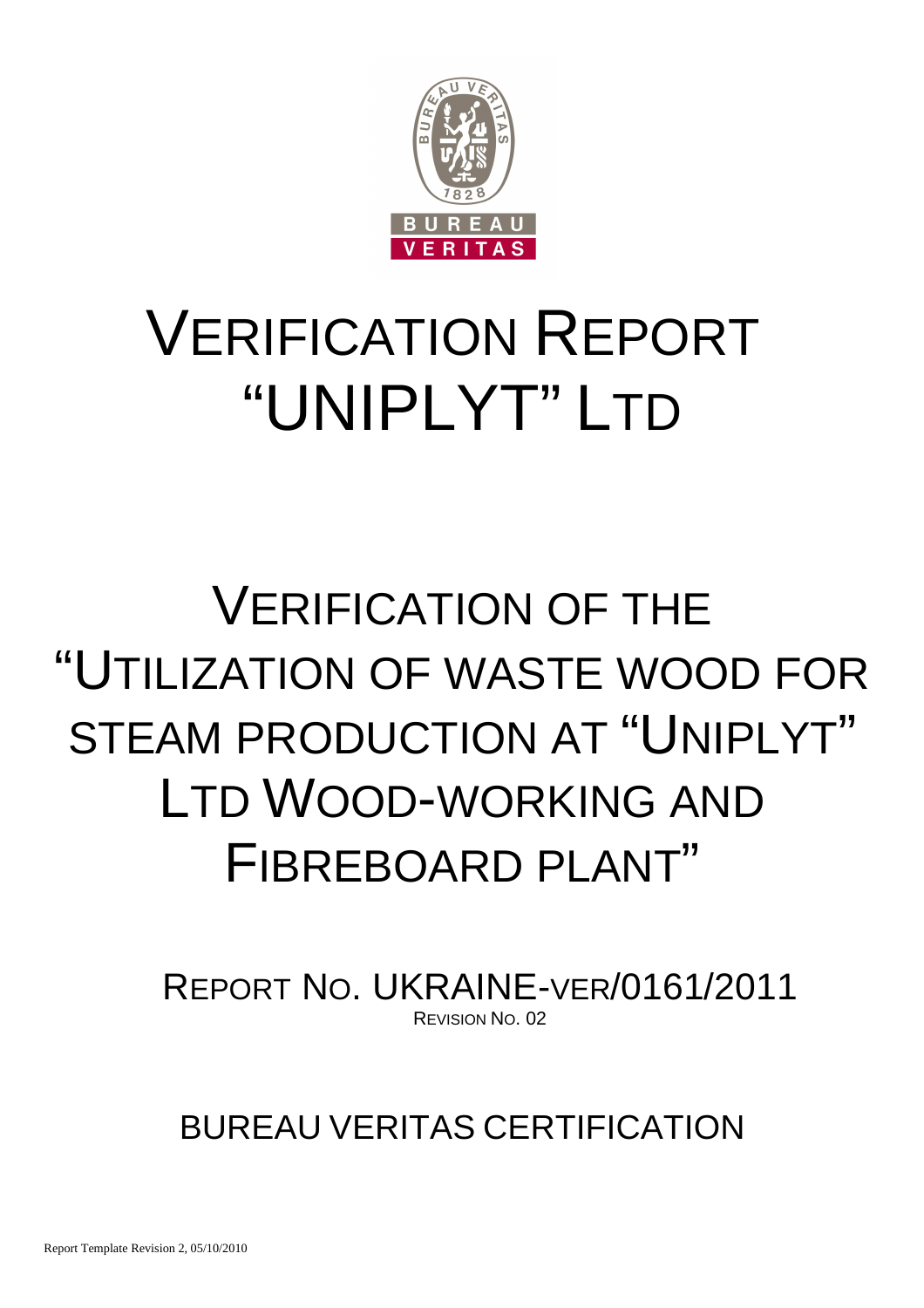

#### VERIFICATION REPORT "UTILIZATION OF WASTE WOOD FOR STEAM

#### PRODUCTION AT "UNIPLYT" LTD WOOD-WORKING AND FIBREBOARD PLANT"

| Date of first issue:<br>07/04/11                                                                                                                                                                                                                                                                                                                                                                                                                                                                                                                                                                                                                              | Organizational unit:<br><b>Bureau Veritas Certification</b><br><b>Holding SAS</b> |                                                                                          |
|---------------------------------------------------------------------------------------------------------------------------------------------------------------------------------------------------------------------------------------------------------------------------------------------------------------------------------------------------------------------------------------------------------------------------------------------------------------------------------------------------------------------------------------------------------------------------------------------------------------------------------------------------------------|-----------------------------------------------------------------------------------|------------------------------------------------------------------------------------------|
|                                                                                                                                                                                                                                                                                                                                                                                                                                                                                                                                                                                                                                                               |                                                                                   |                                                                                          |
| Client:<br>"Uniplyt" Ltd                                                                                                                                                                                                                                                                                                                                                                                                                                                                                                                                                                                                                                      | Client ref.:<br>Joao Rodriques Markes Batista                                     |                                                                                          |
| Summary:<br>Bureau Veritas Certification has made the initial, 1 <sup>st</sup> periodic verification of the "Utilization of waste wood for                                                                                                                                                                                                                                                                                                                                                                                                                                                                                                                    |                                                                                   |                                                                                          |
| steam production at "Uniplyt" Ltd Wood-working and Fibreboard plant", JI Registration Reference Number<br>UA1000220, project of "Uniplyt" Ltd located in Vygoda village, Dolyna district, Ivano-Frankivsk region, Ukraine<br>and applying the methodology AM0036 version 2.1, on the basis of UNFCCC criteria for the JI, as well as<br>criteria given to provide for consistent project operations, monitoring and reporting. UNFCCC criteria refer to<br>Article 6 of the Kyoto Protocol, the JI rules and modalities and the subsequent decisions by the JI Supervisory<br>Committee, as well as the host country criteria.                                |                                                                                   |                                                                                          |
| The verification scope is defined as a periodic independent review and ex post determination by the Accredited<br>Entity of the monitored reductions in GHG emissions during defined verification period, and consisted of the<br>following three phases: i) desk review of the project design and the baseline and monitoring plan; ii) follow-up<br>interviews with project stakeholders; iii) resolution of outstanding issues and the issuance of the final<br>verification report and opinion. The overall verification, from Contract Review to Verification Report & Opinion,<br>was conducted using Bureau Veritas Certification internal procedures. |                                                                                   |                                                                                          |
| The first output of the verification process is a list of Clarification, Corrective Actions Requests, Forward<br>Actions Requests (CR, CAR and FAR), presented in Appendix A.                                                                                                                                                                                                                                                                                                                                                                                                                                                                                 |                                                                                   |                                                                                          |
| In summary, Bureau Veritas Certification confirms that the project is implemented as planned and described in<br>approved project design documents. Installed equipment being essential for generating emission reduction<br>runs reliably and is calibrated appropriately. The monitoring system is in place and the project is generating<br>GHG emission reductions. The GHG emission reduction is calculated accurately and without material errors,<br>omissions, or misstatements, and the ERUs issued totalize 32331 tons of CO2eq for the monitoring period.                                                                                          |                                                                                   |                                                                                          |
| Our opinion relates to the project's GHG emissions and resulting GHG emission reductions reported and<br>related to the approved project baseline and monitoring, and its associated documents.                                                                                                                                                                                                                                                                                                                                                                                                                                                               |                                                                                   |                                                                                          |
| Report No.:<br>Subject Group:<br>UKRAINE-ver/0161/2011<br>JI                                                                                                                                                                                                                                                                                                                                                                                                                                                                                                                                                                                                  |                                                                                   |                                                                                          |
| Project title:                                                                                                                                                                                                                                                                                                                                                                                                                                                                                                                                                                                                                                                |                                                                                   |                                                                                          |
| "UTILIZATION OF WASTE WOOD FOR STEAM PRODUCTION<br>AT "UNIPLYT" LTD                                                                                                                                                                                                                                                                                                                                                                                                                                                                                                                                                                                           |                                                                                   |                                                                                          |
| WOOD-WORKING AND FIBREBOARD PLANT"                                                                                                                                                                                                                                                                                                                                                                                                                                                                                                                                                                                                                            |                                                                                   | $\sim$                                                                                   |
| Work carried out by:                                                                                                                                                                                                                                                                                                                                                                                                                                                                                                                                                                                                                                          |                                                                                   |                                                                                          |
| Oleg Skoblyk - Team Leader, Lead Verifier                                                                                                                                                                                                                                                                                                                                                                                                                                                                                                                                                                                                                     |                                                                                   |                                                                                          |
| Vyacheslav Yeriomin - Team Member, Verifier<br>Trainee                                                                                                                                                                                                                                                                                                                                                                                                                                                                                                                                                                                                        |                                                                                   |                                                                                          |
| Work reviewed by:                                                                                                                                                                                                                                                                                                                                                                                                                                                                                                                                                                                                                                             |                                                                                   |                                                                                          |
| Ivan Sokolov - Technical Reviewer                                                                                                                                                                                                                                                                                                                                                                                                                                                                                                                                                                                                                             | $\boxtimes$                                                                       | No distribution without permission from the<br>Client or responsible organizational unit |
| Work approved by:                                                                                                                                                                                                                                                                                                                                                                                                                                                                                                                                                                                                                                             |                                                                                   |                                                                                          |
| Flavio Gomes - Operational Manager Certification                                                                                                                                                                                                                                                                                                                                                                                                                                                                                                                                                                                                              | Limited distribution<br>SAG                                                       |                                                                                          |
| Date of this revision:<br>Rev. No.:<br>10/05/2011<br>02<br>35                                                                                                                                                                                                                                                                                                                                                                                                                                                                                                                                                                                                 | Number of pages:                                                                  | Unrestricted distribution                                                                |
|                                                                                                                                                                                                                                                                                                                                                                                                                                                                                                                                                                                                                                                               |                                                                                   |                                                                                          |

1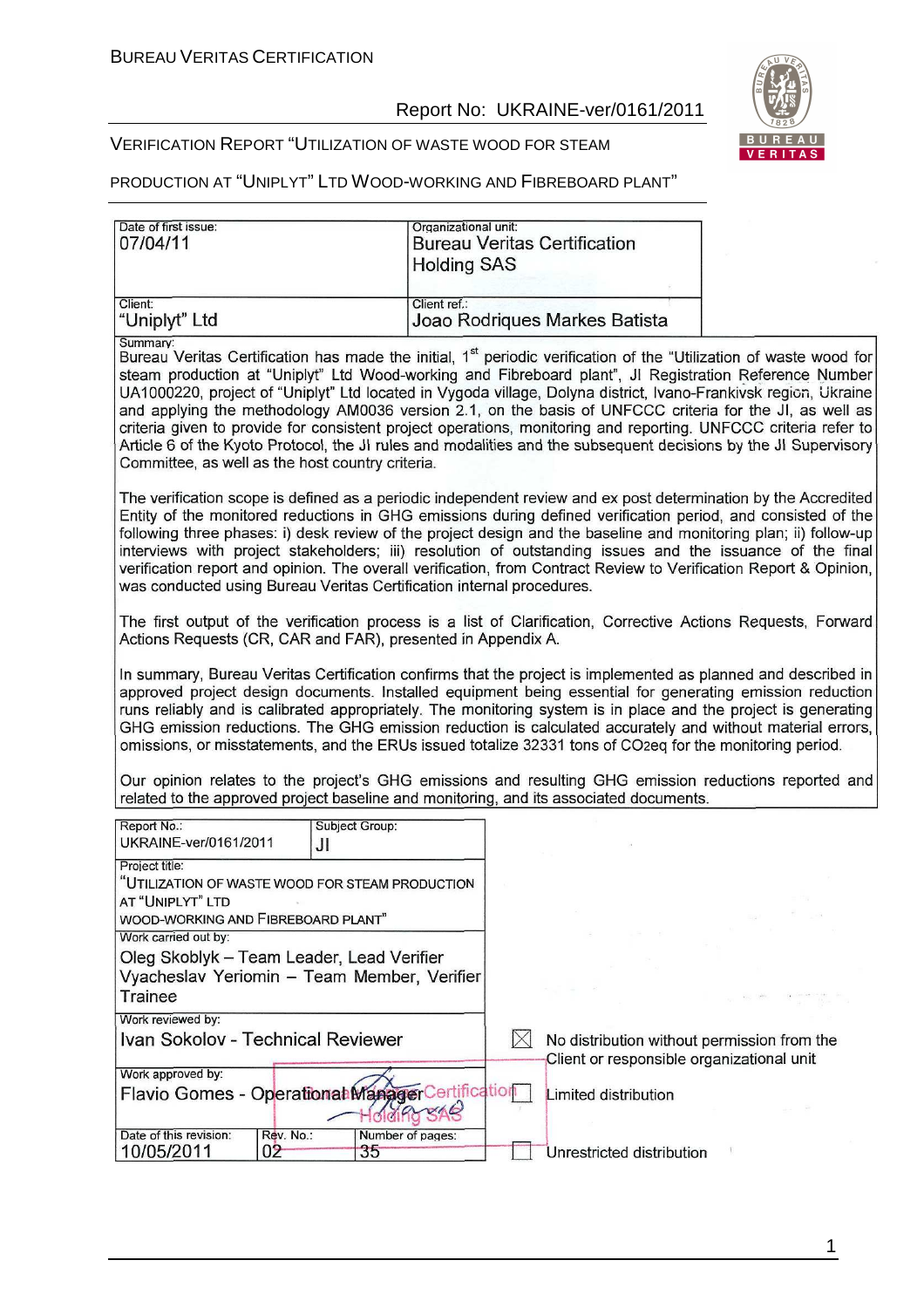VERIFICATION REPORT "UTILIZATION OF WASTE WOOD FOR STEAM

PRODUCTION AT "UNIPLYT" LTD WOOD-WORKING AND FIBREBOARD PLANT"

#### **Table of Contents Page 2014**

| $\overline{1}$ |                                                                              |                |
|----------------|------------------------------------------------------------------------------|----------------|
| 1.1            | Objective                                                                    | 3              |
| 1.2            | Scope                                                                        | 3              |
| 1.3            | <b>Verification Team</b>                                                     | 3              |
| 2              |                                                                              |                |
| 2.1            | <b>Review of Documents</b>                                                   | $\overline{4}$ |
| 2.2            | Follow-up Interviews                                                         | $\overline{4}$ |
| 2.3            | Resolution of Clarification, Corrective and Forward Action<br>Requests       | 5              |
| 3              |                                                                              |                |
| 3.1            | Project approval by Parties involved (90-91)                                 | 6              |
| 3.2            | Project implementation (92-93)                                               | 6              |
| 3.3            | Compliance of the monitoring plan with the monitoring<br>methodology (94-98) | $\overline{7}$ |
| 3.4            | Revision of monitoring plan (99-100)                                         | $\overline{7}$ |
| 3.5            | Data management (101)                                                        | $\overline{7}$ |
| 3.6            | Verification regarding programmes of activities (102-110)                    | 8              |
| 4              |                                                                              |                |
| 5              |                                                                              |                |
|                | APPENDIX A: COMPANY PROJECT VERIFICATION PROTOCOL 18                         |                |
|                |                                                                              |                |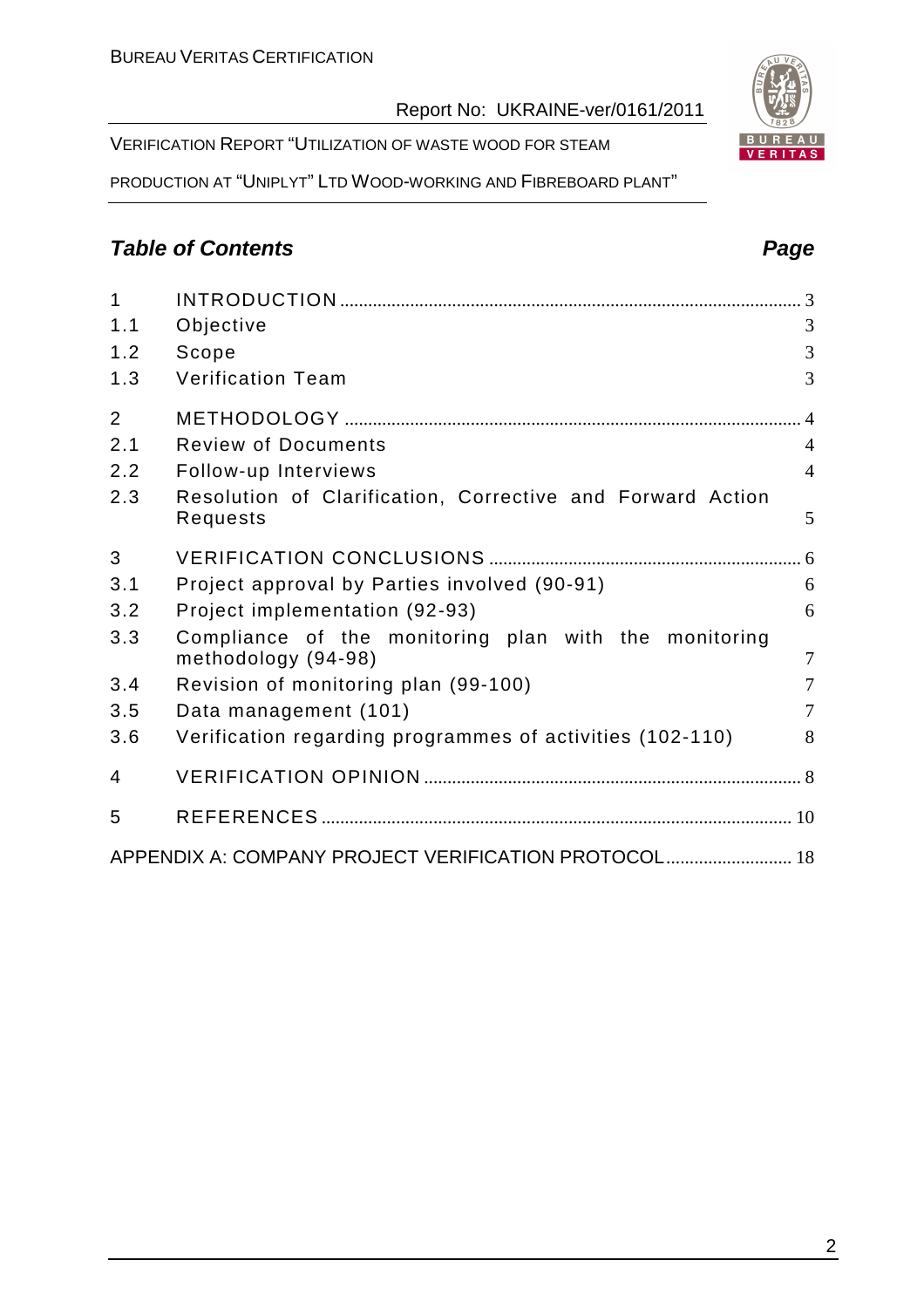VERIFICATION REPORT "UTILIZATION OF WASTE WOOD FOR STEAM



PRODUCTION AT "UNIPLYT" LTD WOOD-WORKING AND FIBREBOARD PLANT"

#### **1 INTRODUCTION**

"Uniplyt" Ltd has commissioned Bureau Veritas Certification to verify the emissions reductions of its JI project "Utilization of waste wood for steam production at "Uniplyt" Ltd Wood-working and Fibreboard plant" (hereafter called "the project") at Vygoda village, Dolyna district, Ivano-Frankivsk region, Ukraine.

This report summarizes the findings of the verification of the project, performed on the basis of UNFCCC criteria, as well as criteria given to provide for consistent project operations, monitoring and reporting.

#### **1.1 Objective**

Verification is the periodic independent review and ex post determination by the Accredited Independent Entity of the monitored reductions in GHG emissions during defined verification period.

The objective of verification can be divided in Initial Verification and Periodic Verification.

UNFCCC criteria refer to Article 6 of the Kyoto Protocol, the JI rules and modalities and the subsequent decisions by the JI Supervisory Committee, as well as the host country criteria.

#### **1.2 Scope**

The verification scope is defined as an independent and objective review of the project design document, the project's baseline study and monitoring plan and other relevant documents. The information in these documents is reviewed against Kyoto Protocol requirements, UNFCCC rules and associated interpretations.

The verification is not meant to provide any consulting towards the Client. However, stated requests for clarifications and/or corrective actions may provide input for improvement of the project monitoring towards reductions in the GHG emissions.

#### **1.3 Verification Team**

The verification team consists of the following personnel:

Oleg Skoblyk

Bureau Veritas Certification Team Leader, Climate Change Verifier

Vyacheslav Yeriomin

Bureau Veritas Certification Climate Change Verifier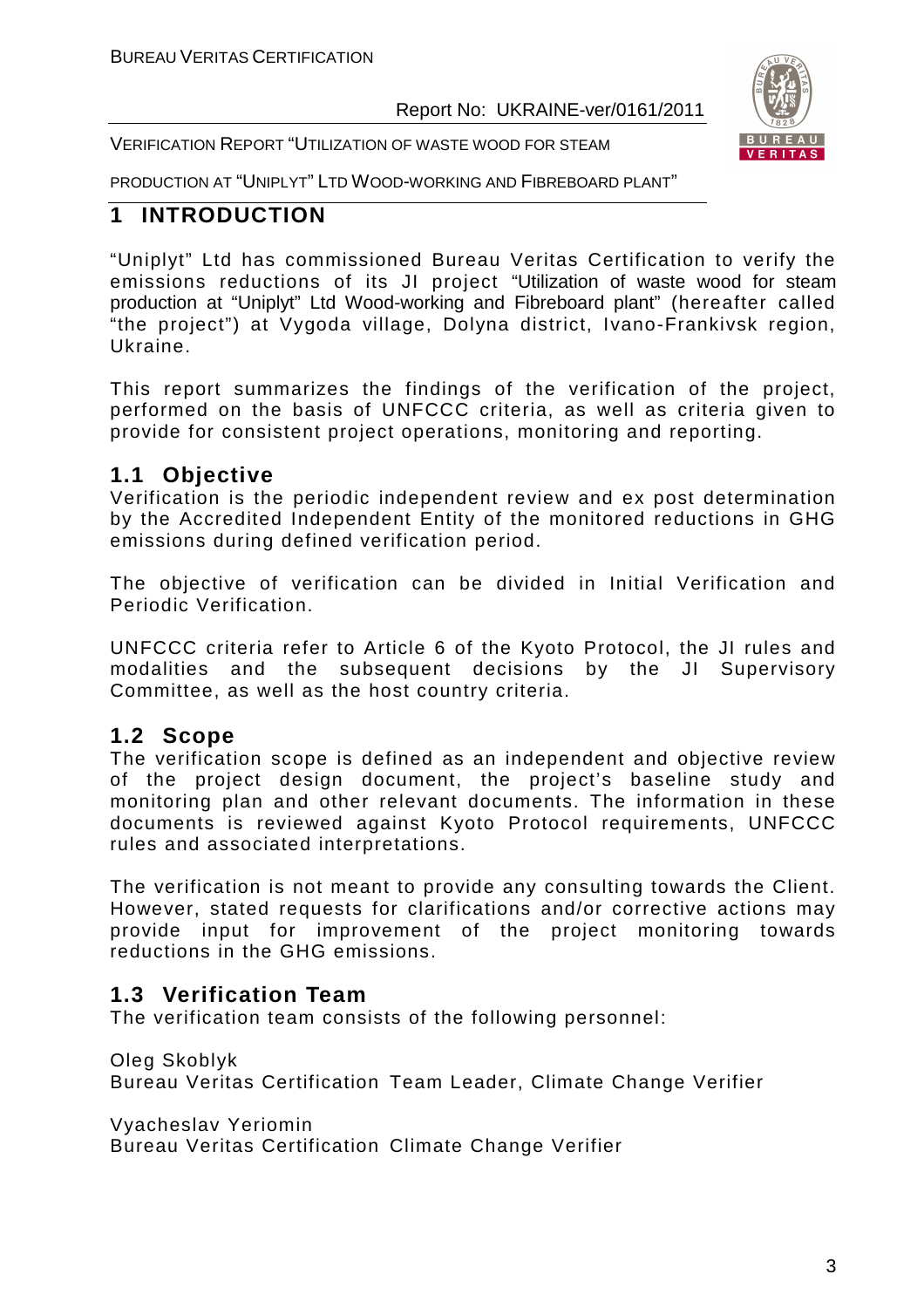VERIFICATION REPORT "UTILIZATION OF WASTE WOOD FOR STEAM

PRODUCTION AT "UNIPLYT" LTD WOOD-WORKING AND FIBREBOARD PLANT"

This verification report was reviewed by:

Ivan Sokolov Bureau Veritas Certification, Internal Technical Reviewer

#### **2 METHODOLOGY**

The overall verification, from Contract Review to Verification Report & Opinion, was conducted using Bureau Veritas Certification internal procedures.

In order to ensure transparency, a verification protocol was customized for the project, according to the version 01 of the Joint Implementation Determination and Verification Manual, issued by the Joint Implementation Supervisory Committee at its 19 meeting on 04/12/2009. The protocol shows, in a transparent manner, criteria (requirements), means of verification and the results from verifying the identified criteria. The verification protocol serves the following purposes:

- It organizes, details and clarifies the requirements a JI project is expected to meet;
- It ensures a transparent verification process where the verifier will document how a particular requirement has been verified and the result of the verification.

The completed verification protocol is enclosed in Appendix A to this report.

#### **2.1 Review of Documents**

The Monitoring Report (MR) submitted by "Unilpyt" Ltd and additional background documents related to the project design and baseline, i.e. country Law, Project Design Document (PDD), Approved CDM methodology (if applicable) and/or Guidance on criteria for baseline setting and monitoring, Host party criteria, Kyoto Protocol, Clarifications on Verification Requirements to be Checked by an Accredited Independent Entity were reviewed.

The verification findings presented in this report relate to the Monitoring Report versions 1.0, 2.0 and 3.0 as well as project as described in the determined PDD.

#### **2.2 Follow-up Interviews**

On 04/02/2011 Bureau Veritas Certification performed on-site interviews with project stakeholders to confirm selected information and to resolve issues identified in the document review. Representatives of "Uniplyt" Ltd

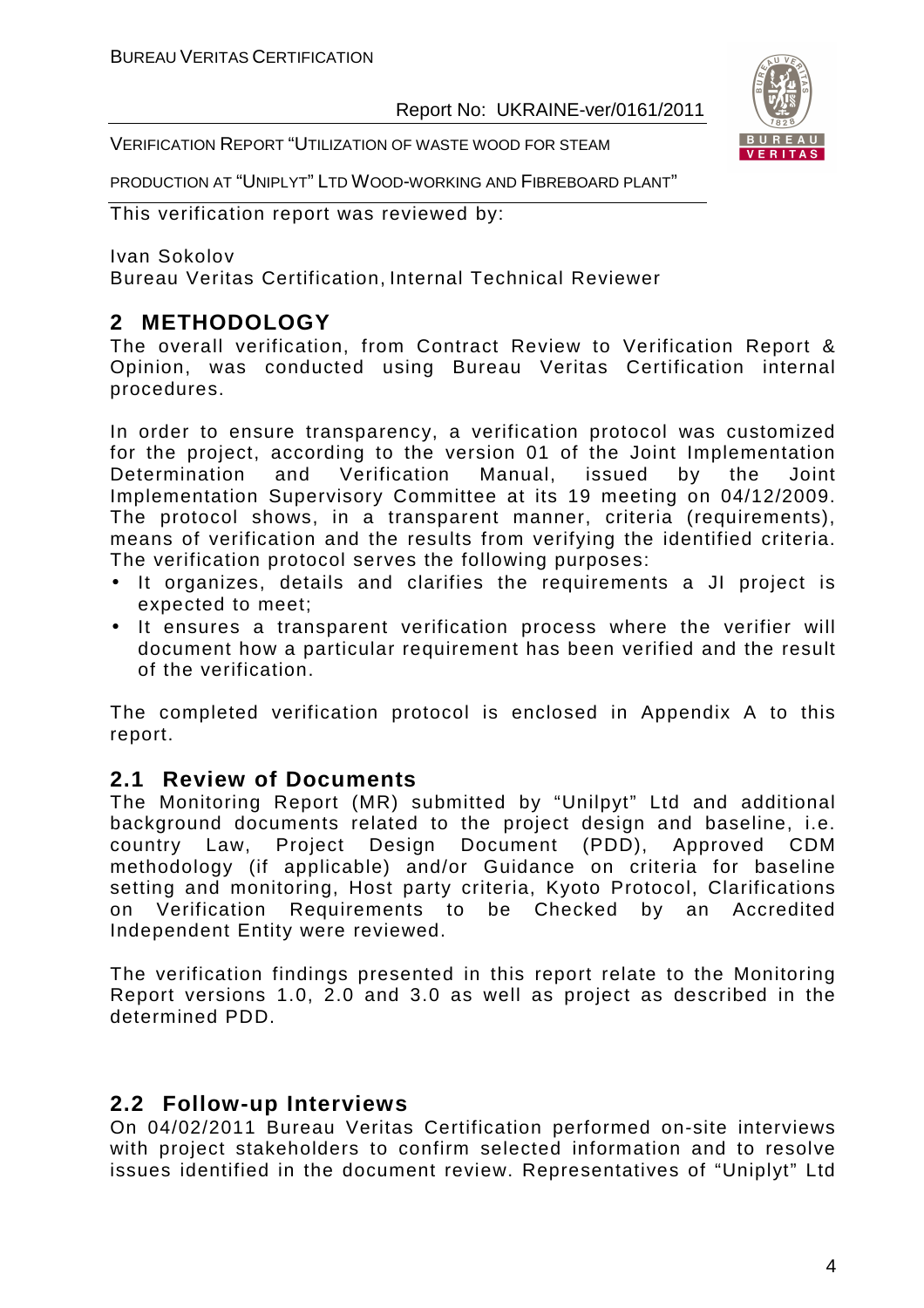

VERIFICATION REPORT "UTILIZATION OF WASTE WOOD FOR STEAM

PRODUCTION AT "UNIPLYT" LTD WOOD-WORKING AND FIBREBOARD PLANT"

were interviewed (see References). The main topics of the interviews are summarized in Table 1.

**Table 1 Interview topics** 

| <b>Interviewed</b><br>organization | <b>Interview topics</b>                            |
|------------------------------------|----------------------------------------------------|
| "Uniplyt" Ltd                      | Organizational structure                           |
|                                    | Responsibilities and authorities                   |
|                                    | Roles and responsibilities for data collection and |
|                                    | processing                                         |
|                                    | Installation of equipment                          |
|                                    | Data logging, archiving and reporting              |
|                                    | Metering equipment control                         |
|                                    | Metering record keeping system, database           |
|                                    | Training of personnel                              |
|                                    | Quality management procedures and technology       |
|                                    | Internal audits and check-ups                      |
| <b>Scientific</b>                  | Monitoring plan                                    |
| Engineering Centre                 | Monitoring report                                  |
| "Biomass"                          | Deviations from PDD                                |
|                                    | <b>ERUs calculation model</b>                      |

#### **2.3 Resolution of Clarification, Corrective and Forward Action Requests**

The objective of this phase of the verification is to raise the requests for corrective actions and clarification and any other outstanding issues that needed to be clarified for Bureau Veritas Certification positive conclusion on the GHG emission reduction calculation.

If the Verification Team, in assessing the monitoring report and supporting documents, identifies issues that need to be corrected, clarified or improved with regard to the monitoring requirements, it should raise these issues and inform the project participants of these issues in the form of:

(a) Corrective action request (CAR), requesting the project participants to correct a mistake that is not in accordance with the monitoring plan;

(b) Clarification request (CL), requesting the project participants to provide additional information for the AIE to assess compliance with the monitoring plan;

(c) Forward action request (FAR), informing the project participants of an issue, relating to the monitoring that needs to be reviewed during the next verification period.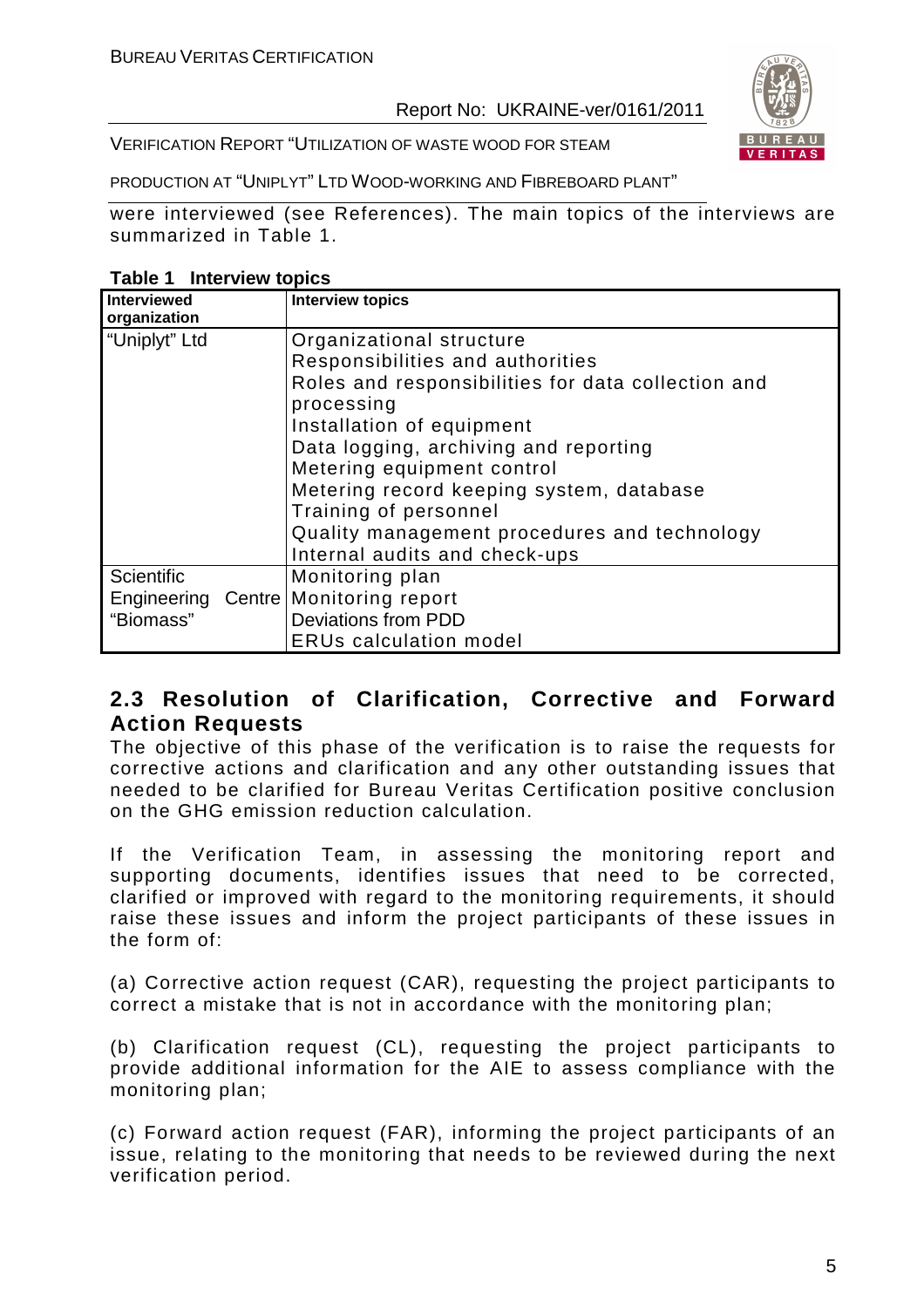

VERIFICATION REPORT "UTILIZATION OF WASTE WOOD FOR STEAM

PRODUCTION AT "UNIPLYT" LTD WOOD-WORKING AND FIBREBOARD PLANT"

To guarantee the transparency of the verification process, the concerns raised are documented in more detail in the verification protocol in Appendix A.

#### **3 VERIFICATION CONCLUSIONS**

In the following sections, the conclusions of the verification are stated.

The findings from the desk review of the original monitoring documents and the findings from interviews during the follow up visit are described in the Verification Protocol in Appendix A.

The Clarification, Corrective and Forward Action Requests are stated, where applicable, in the following sections and are further documented in the Verification Protocol in Appendix A. The verification of the Project resulted in 9 Corrective Action Requests, 1 Clarification Request, and 1 Forward Action Request.

The number between brackets at the end of each section corresponds to the DVM paragraph.

#### **3.1 Project approval by Parties involved (90-91)**

The Project was approved by Host Party (Ukraine). Letter of Approval has been issued by National Environmental Investment Agency of Ukraine (12/02/2010, # 123/23/7). The Project obtained the Letter of Approval from foreign country (United Kingdom of Great Britain and Northern Ireland) acting as the project participant dated  $3<sup>rd</sup>$  of December 2010 # CCIISICAR/01/2010.

The abovementioned written approvals are unconditional.

#### **3.2 Project implementation (92-93)**

The main purpose of the project is substituting of natural-gas fired thermal generating installations (steam boilers) by wood-fired boilers. It is envisaged the construction of new waste wood-fired boiler houses at Wood-working and Fiberboard plant located in Vygoda and at Veneer plant located in Dzviniach village. Thermal energy (steam of required parameters) will be consumed for technological needs of the plant.

Thermal capacity of steam generating unit that is going to be constructed at Vygoda plant is 13,300 kW (steam output is 18 t/h) Steam parameters required by technology applied are following: steam pressure is 20 bars, steam temperature is 250 0C. Steam output will be 18 tons/h of steam (including 12 tons/h for fibreboard shop and 6 tons per/hour for milling shop). Thermal capacity of the boiler to be installed at Dzviniach Veneer plant is 8,000 kW.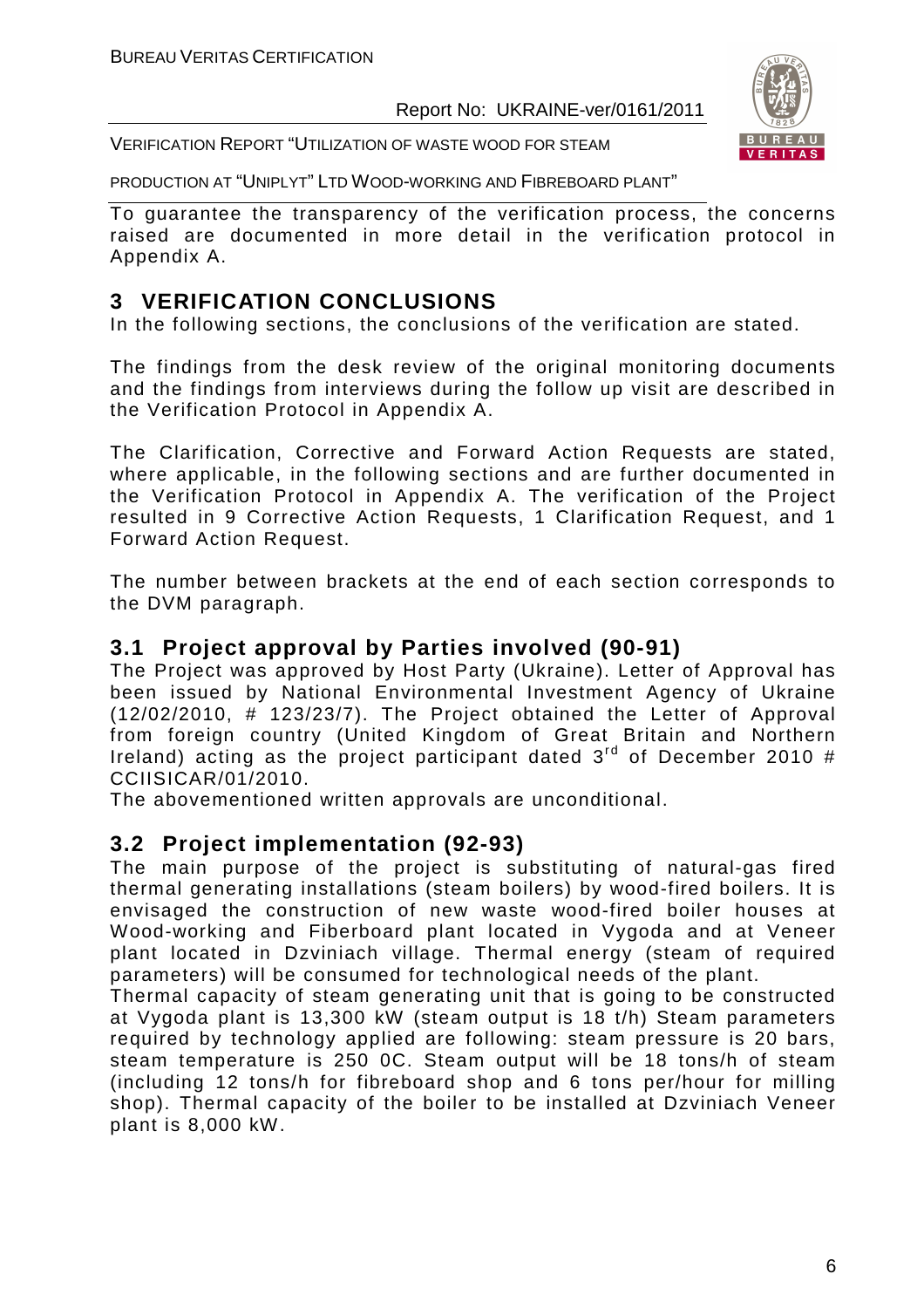

VERIFICATION REPORT "UTILIZATION OF WASTE WOOD FOR STEAM

PRODUCTION AT "UNIPLYT" LTD WOOD-WORKING AND FIBREBOARD PLANT"

All old boilers will be put out of operation but will be remained at the Enterprise and in the case of unforeseen circumstances they could be used as a reserve.

Waste wood fired boiler-house at Vygoda Woodworking Plant put into operation in March 2009.

Due the logistical and financial problems in the company, start of the project in Dzviniach village was delayed.

#### **3.3 Compliance of the monitoring plan with the monitoring methodology (94-98)**

The monitoring occurred in accordance with the monitoring plan included in the PDD regarding which the determination has been deemed final and is so listed on the UNFCCC JI website.

For calculating the emission reductions, key factors, influencing the baseline emissions and the activity level of the project as well as risks associated with the project were taken into account, as appropriate.

Data sources used for calculating emission reductions are clearly identified, reliable and transparent.

Emission factors, including default emission factors, are selected by carefully balancing accuracy and reasonableness, and appropriately justified of the choice.

The calculation of emission reductions is based on conservative assumptions and the most plausible scenarios in a transparent manner.

#### **3.4 Revision of monitoring plan (99-100) "Not applicable"**

#### **3.5 Data management (101)**

The data and their sources, provided in monitoring report, are clearly identified, reliable and transparent. The amount of purchased biomass will be registered according to invoices and delivery notes of the seller. The weight of purchased waste wood will be determined on the basis of waste wood volume indicated in delivery notes. The calculations will be based on existing literature data and waste wood passports.

The amount of own waste wood is calculated on the basis of boiler's fuel consumption. Amount of combusted wood can be cross-checked from the amount of produced steam considering boiler efficiency and NCV of waste wood.

All the calculations will be cross-checked through produced thermal energy and net calorific value of the waste wood.

Measured boiler's parameters are continuously recorded and archived with a frequency of one second. At the same time graphic dependences of parameters on time are built. Storage period of the data in such form is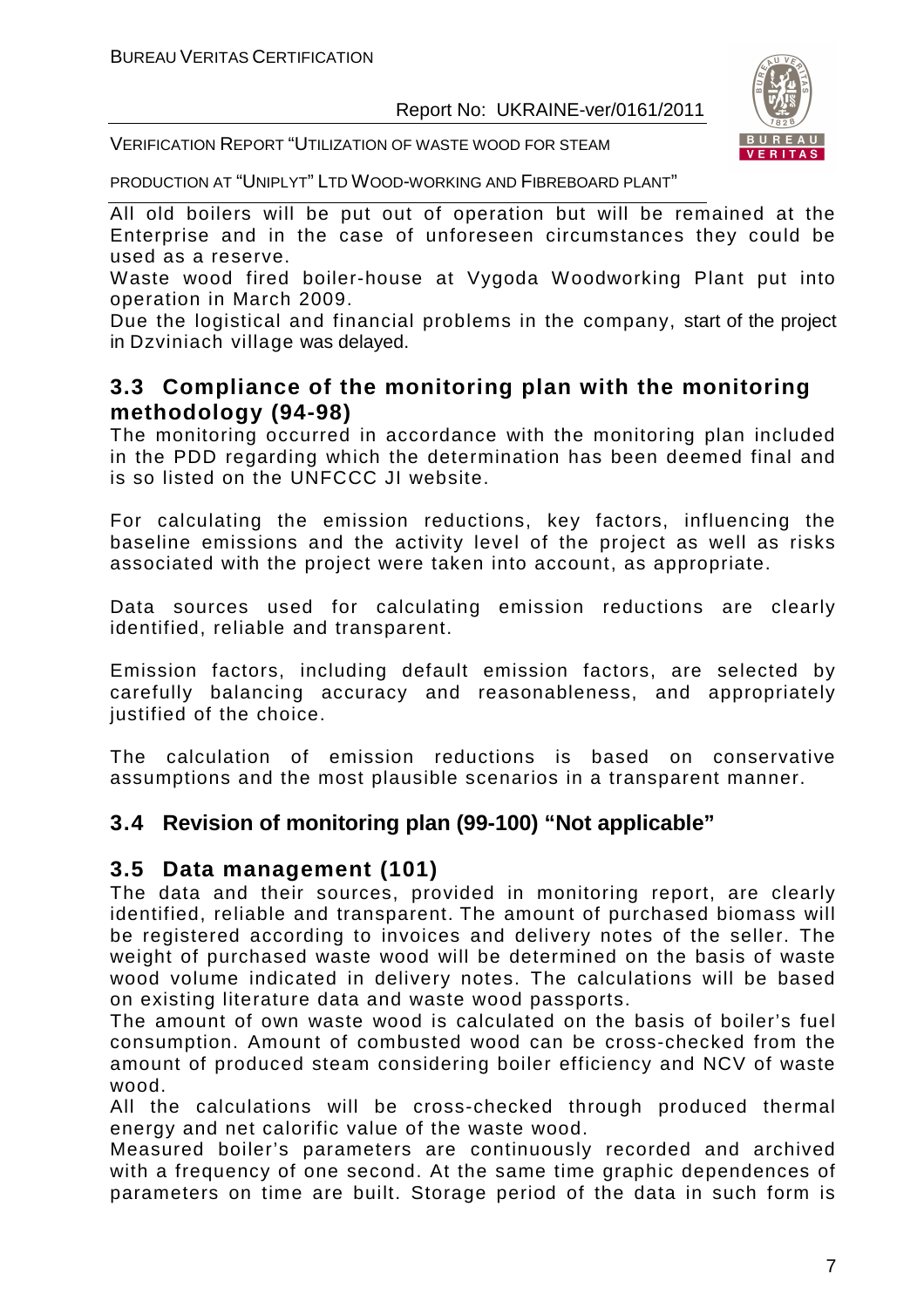

VERIFICATION REPORT "UTILIZATION OF WASTE WOOD FOR STEAM

PRODUCTION AT "UNIPLYT" LTD WOOD-WORKING AND FIBREBOARD PLANT"

theoretically unlimited; archive of all measuring parameters can be opened and viewed at any time. Data generalization and summary is done for the month.

The function of the monitoring equipment, including its calibration status, is in appropriate order.

Calibration of measuring equipment is done by the Governmental enterprise "Ivano-Frankivsk Regional Scientific Engineering Centre of metrology and standardization".

The evidence and records used for the monitoring are maintained in a traceable manner.

The data collection and management system for the project is in accordance with the monitoring plan. All the monitored data will be archived once a year and will be stored during 2 years after the end of the crediting period.

Mr. Volodymyr Pylypiv, Head of Steam Power Department, has been appointed for the implementation and management of the monitoring process at the "Uniplyt" Ltd. Mr. Volodymyr Pylypiv is responsible for supervising data collection, measurements, calibration, data recording and storage.

Ms Tetyana Yelovikova, is responsible for baseline and monitoring methodology development.

Mr. Alexey Epik, project manager of "Scientific Engineering Centre "Biomass", is responsible for data processing.

#### **3.6 Verification regarding programmes of activities (102- 110) "Not applicable"**

#### **4 VERIFICATION OPINION**

Bureau Veritas Certification has performed the 1<sup>st</sup> periodic verification of the "Utilization of waste wood for steam production at "Uniplyt" Ltd Wood-working and Fibreboard plant" Project in country, which applies the methodology AM0036 version 2.1. The verification was performed on the basis of UNFCCC criteria and host country criteria and also on the criteria given to provide for consistent project operations, monitoring and reporting.

The verification consisted of the following three phases: i) desk review of the project design and the baseline and monitoring plan; ii) follow-up interviews with project stakeholders; iii) resolution of outstanding issues and the issuance of the final verification report and opinion.

The management of "Uniplyt" Ltd is responsible for the preparation of the GHG emissions data and the reported GHG emissions reductions of the project on the basis set out within the project Monitoring and Verification Plan indicated in the final PDD version 02. The development and maintenance of records and reporting procedures in accordance with that plan, including the calculation and determination of GHG emission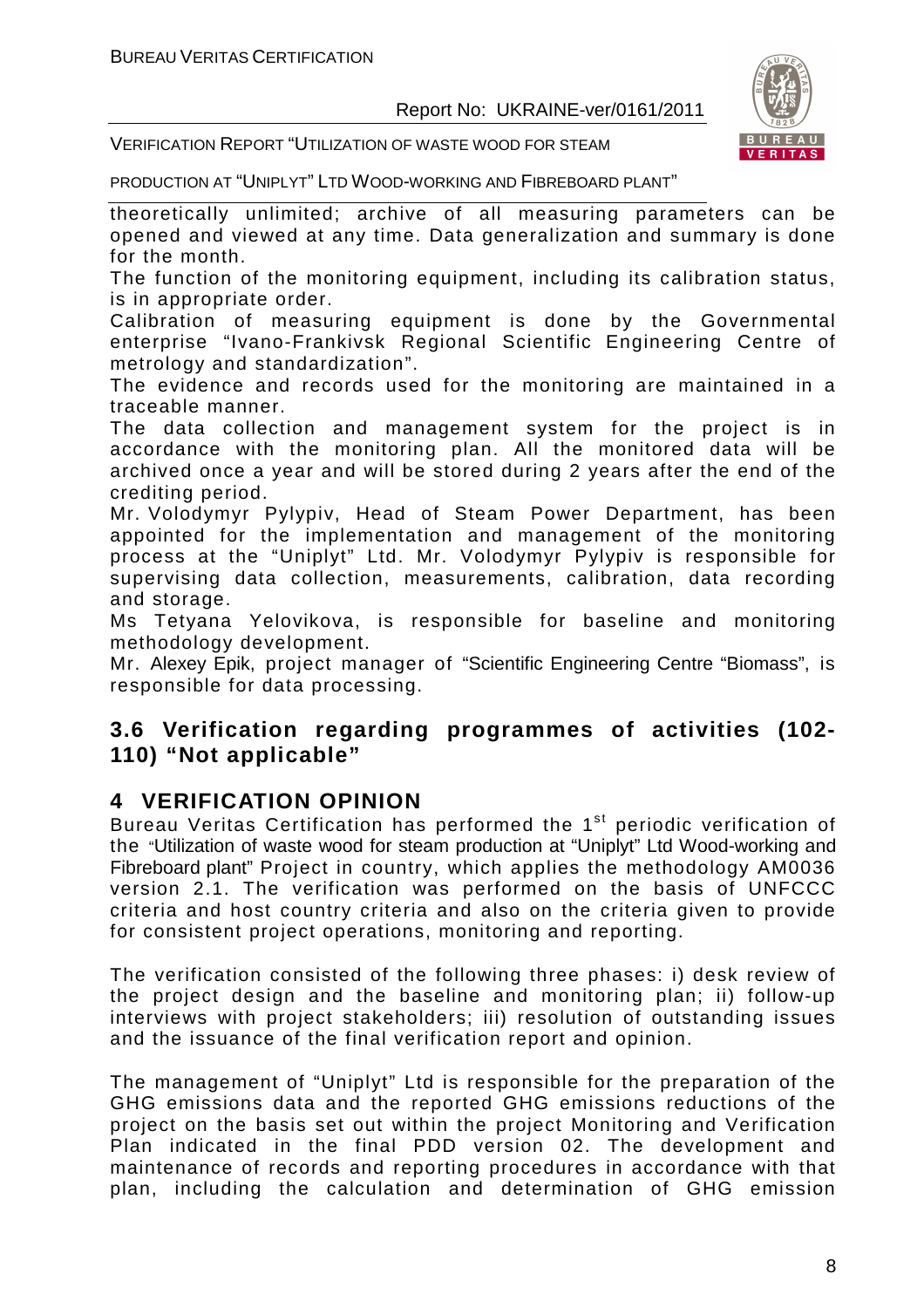

VERIFICATION REPORT "UTILIZATION OF WASTE WOOD FOR STEAM

PRODUCTION AT "UNIPLYT" LTD WOOD-WORKING AND FIBREBOARD PLANT"

reductions from the project, is the responsibility of the management of the project.

Bureau Veritas Certification verified the Project Monitoring Reports versions 1.0, 2.0 and 3.0 for the reporting period as indicated below. Bureau Veritas Certification confirms that the project is implemented as planned and described in approved project design documents. Installed equipment being essential for generating emission reduction runs reliably and is calibrated appropriately. The monitoring system is in place and the project is generating GHG emission reductions.

Bureau Veritas Certification can confirm that the GHG emission reduction is accurately calculated and is free of material errors, omissions, or misstatements. Our opinion relates to the project's GHG emissions and resulting GHG emissions reductions reported and related to the approved project baseline and monitoring, and its associated documents. Based on the information we have seen and evaluated, we confirm, with a reasonable level of assurance, the following statement:

Reporting period: From 20/10/2009 to 31/10/2010

| Baseline emissions         | : 33953 | t CO <sub>2</sub> equivalents. |
|----------------------------|---------|--------------------------------|
| Project emissions          | :1622   | t CO <sub>2</sub> equivalents. |
| <b>Emission Reductions</b> | :32331  | t CO <sub>2</sub> equivalents. |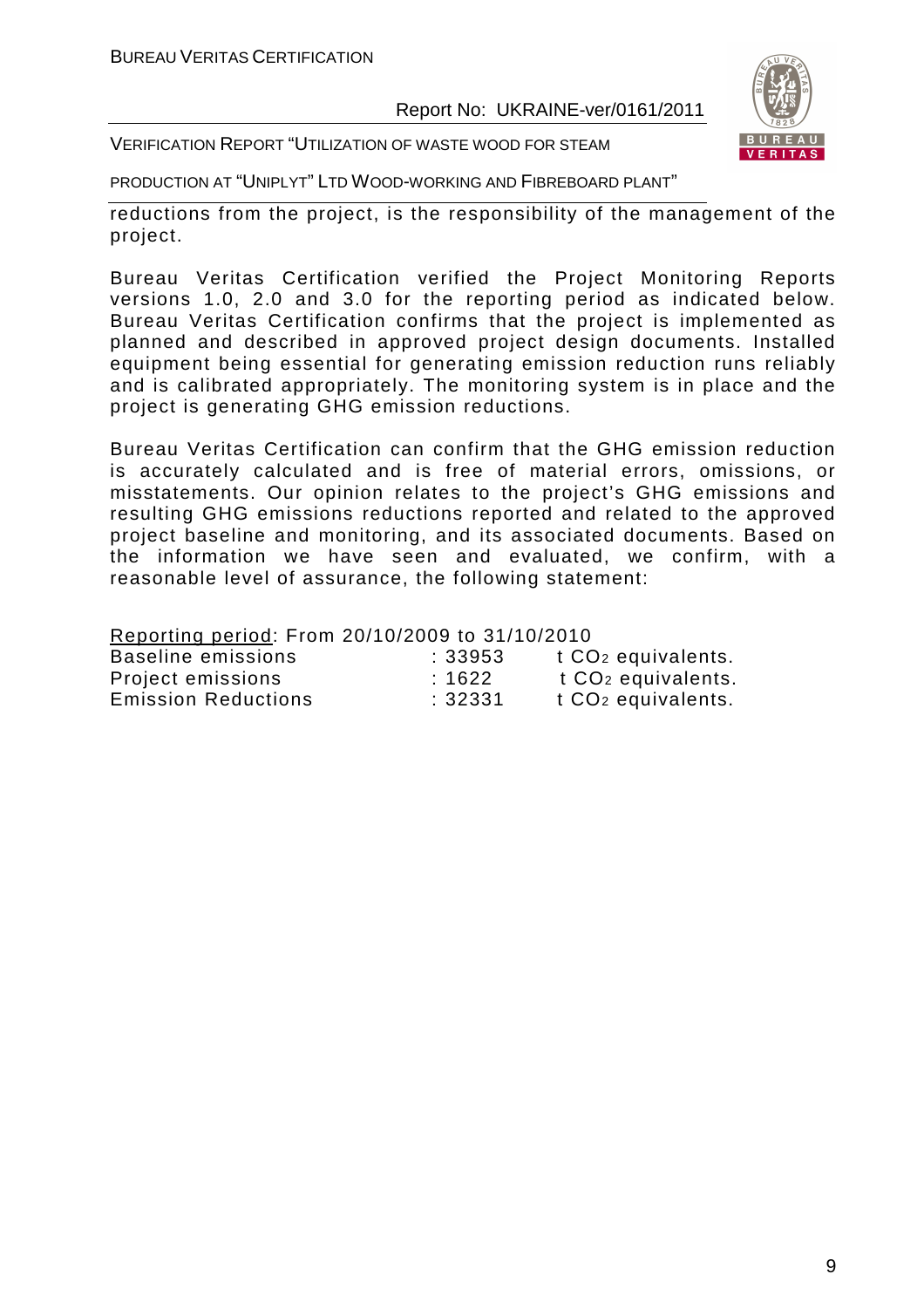VERIFICATION REPORT "UTILIZATION OF WASTE WOOD FOR STEAM



PRODUCTION AT "UNIPLYT" LTD WOOD-WORKING AND FIBREBOARD PLANT"

#### **5 REFERENCES**

#### **Category 1 Documents:**

Documents provided by "Uniplyt" Ltd that relate directly to the GHG components of the project.

- /1/ Project Design Document "Utilization of waste wood for steam production at "Uniplyt" Ltd Wood-working and Fibreboard plant" version 02 dated 17/09/09
- /2/ Monitoring Report "Utilization of waste wood for steam production at "Uniplyt" Ltd Wood-working and Fibreboard plant" version 01 dated 17/09/09
- /3/ Monitoring Report "Utilization of waste wood for steam production at "Uniplyt" Ltd Wood-working and Fibreboard plant" version 02 dated 1/04/11
- /4/ Determination and Verification Manual, version 01.
- /5/ Letter of Approval from National Environmental Investment Agency of Ukraine dated 12/02/2010 # 123/23/7
- /6/ Letter of Approval from United Kingdom of Great Britain and Northern Ireland dated 3/12/2010 # CCIISICAR/01/2010
- /7/ Order of National Environmental Investment Agency of Ukraine #19 dated 25/02/2011
- /8/ ERUs calculation Excel file "ERU\_Calculation\_Workbook"
- /9/ Monitoring Report "Utilization of waste wood for steam production at "Uniplyt" Ltd Wood-working and Fibreboard plant" version 3.0 dated 10/05/2011

#### **Category 2 Documents:**

Background documents related to the design and/or methodologies employed in the design or other reference documents.

- 1. Premise of fuel store-house
- 2. Boiler house premise
- 3. Photo, steam boiler # 6365, registration № І-1634
- 4. Premise of central electrical unit
- 5. Premise for operators
- 6. Production instruction # 397 of 31.12.2009 on maintenance and safe operation of steam generating units ДЕ-25/14 ГМ of boiling house of plate production LLC ''Uniplyt''.
- 7. Production instruction # 397 of 31.12.2009 on maintenance and safe operation of steam generating units ДКВР - 10/39 of boiling house of plate production LLC ''Uniplyt''.
- 8. Protocol # 25 of qualification commission meeting of 10.06.2009
- 9. Protocol # 23 of qualification commission meeting of 01.06.2010
- 10. Certificate # 7 of boiler house operator Kholin V.I. of 10.06.2009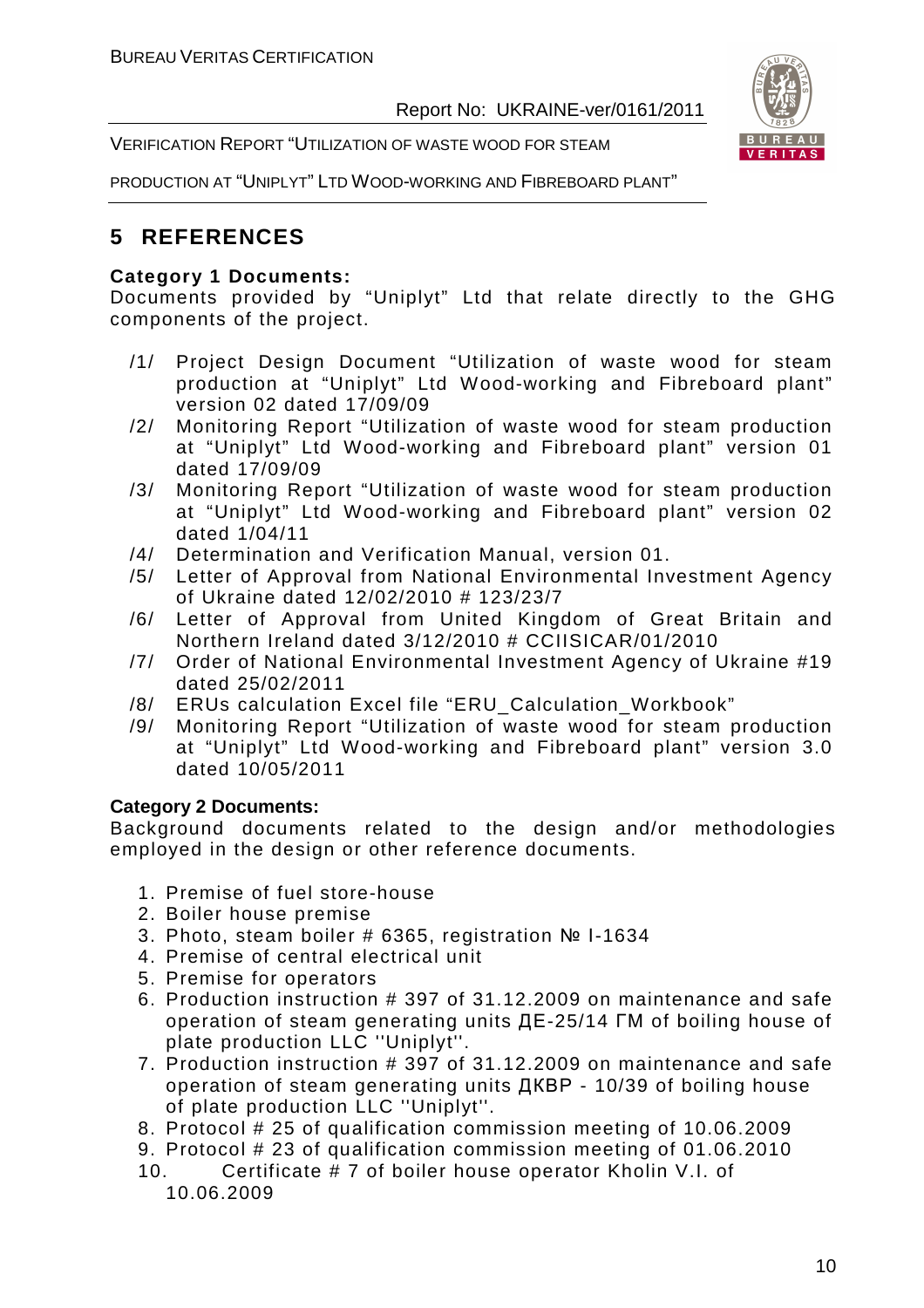

VERIFICATION REPORT "UTILIZATION OF WASTE WOOD FOR STEAM

- 11. Certificate of boiler house operator of 10.06.2009
- 12. Certificate # 6 of boiler house operator Triasko I.I.of 10.06.2009
- 13. Certificate # 5 of boiler house operator Lytvyn L.I.of 10.06.2009
- 14. Journal of boiler house operator
- 15. Coefficients of full woodiness
- 16. Report on fuel supply to boiler VYNCKE
- 17. Invoice # 1 of 01.02.2011
- 18. Invoice # 10 of 01.02.2011
- 19. Invoice # 2 of 01.02.2011
- 20. Invoice # 12/358 of 01.02.2011
- 21. Invoice # 12/359 of 01.02.2011
- 22. Journal of boiler house operator
- 23. Journal of fuel acceptance at boiler house VYNCKE
- 24. Coefficients of full woodiness
- 25. Certificate on verification of working mean of measurement instruments # 1513/T. Valid till 10.08.2011, resistance thermo transmitter of type ТСП-1187 № 124277
- 26. Certificate on verification of working mean of measurement instruments # 210/T. Valid till 23.02.2011, thermotransmitter thermoelectrical of type Couple S № 48902/1.3
- 27. Certificate on verification of working mean of measurement instruments # 208/T. Valid till 23.02.2011, differential pressure transmitter of type Fisher № 705159.01.005
- 28. Protocol of verification of differential pressure sensor Fisher № 705159.01.005 of 23.02.2009
- 29. Certificate on verification of working mean of measurement instruments # 225/T. Valid till 12.02.2011, resistance transmitter of type Pt 100, № 48197/1.76
- 30. Certificate on verification of working mean of measurement instruments # 226/T. Valid till 12.02.2011, resistance transmitter of type Pt 100, № 41385/1.39
- 31. Certificate on verification of working mean of measurement instruments # 2192/T. Valid till 12.02.2011, resistance transmitter of type Pt 100, № 45369/1.124
- 32. Certificate on verification of working mean of measurement instruments # 220/T. Valid till 12.02.2011, resistance transmitter of type Pt 100, № 48197/1.73
- 33. Certificate on verification of working mean of measurement instruments # 221/T. Valid till 12.02.2011, resistance transmitter of type Pt 100, № 48197/1.20
- 34. Certificate on verification of working mean of measurement instruments # 222/T. Valid till 12.02.2011, resistance transmitter of type Pt 100, № 48197/1.70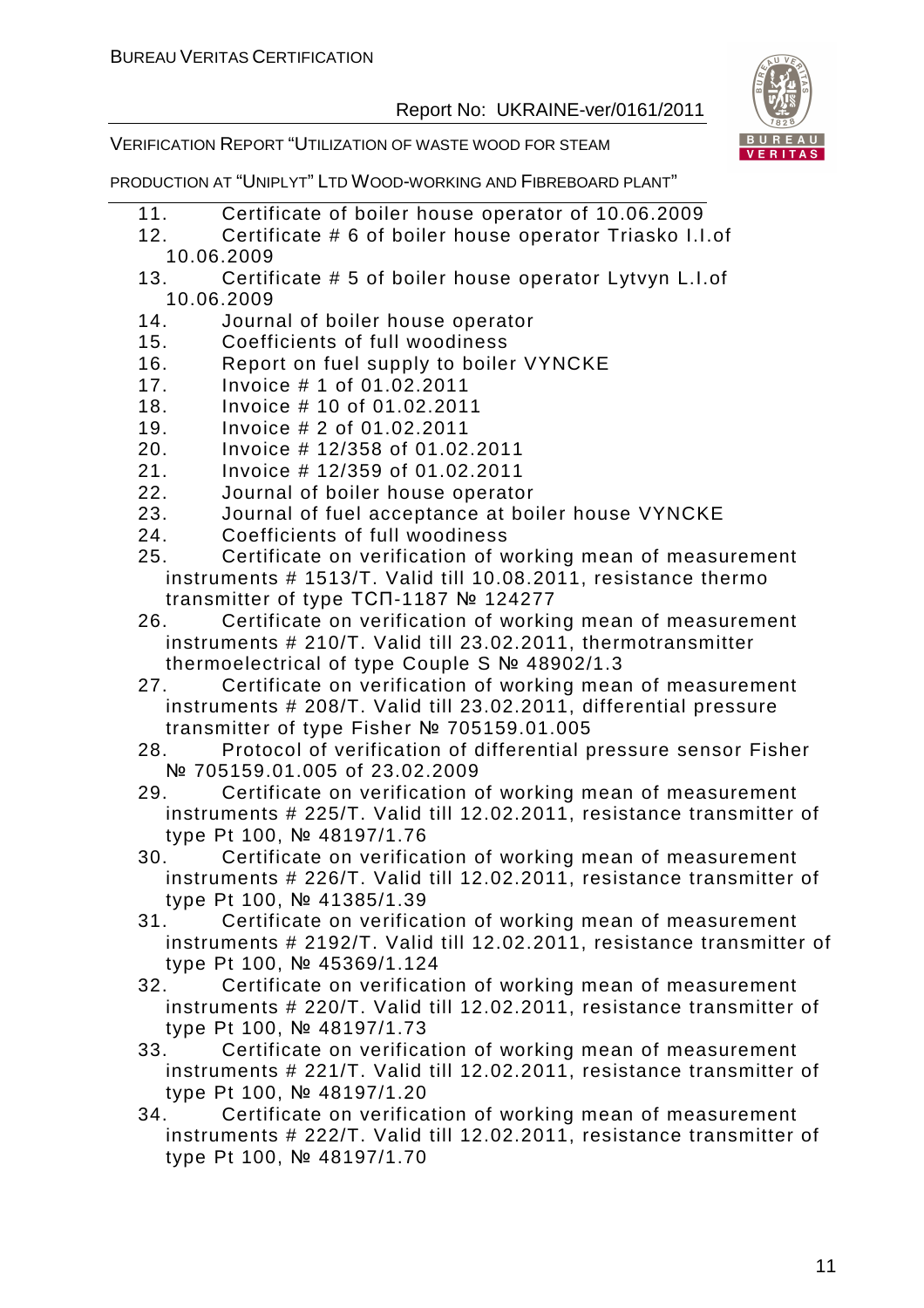

VERIFICATION REPORT "UTILIZATION OF WASTE WOOD FOR STEAM

- 35. Certificate on verification of working mean of measurement instruments # 223/T. Valid till 12.02.2011, resistance transmitter of type Pt 100, № 48197/1.62
- 36. Certificate on verification of working mean of measurement instruments # 224/T. Valid till 12.02.2011, resistance transmitter of type Pt 100, № 48197/1.1
- 37. Certificate on verification of working mean of measurement instruments # 244/T. Valid till 16.02.2011, resistance transmitter of type Pt 100, № СС 02 3F05TBR
- 38. Certificate on verification of working mean of measurement instruments # 245/T. Valid till 16.02.2011, resistance transmitter of type Pt 100, № СС 02 3F05TBS
- 39. Certificate on verification of working mean of measurement instruments # 248/T. Valid till 16.02.2011, resistance transmitter of type Pt 100, № СС 02 3F05TC2
- 40. Certificate on verification of working mean of measurement instruments # 246/T. Valid till 16.02.2011, resistance transmitter of type Pt 100, № СС 02 3F05TBV
- 41. Certificate on verification of working mean of measurement instruments # 247/T. Valid till 16.02.2011, resistance transmitter of type Pt 100, № СС 02 3F05TBQ
- 42. Certificate on verification of working mean of measurement instruments # 227/T. Valid till 12.02.2011, resistance transmitter of type Pt 100, № 515068
- 43. Certificate on verification of working mean of measurement instruments # 584/T. Valid till 18.03.2011, resistance transmitter of type Deltabar S № 9700920109 D
- 44. Protocol of verification of differential pressure sensor Deltabar S № 9700920109 D of 18.03.2009
- 45. Certificate on verification of working mean of measurment instruments # 583/T. Valid till 18.03.2011, differential pressure sensor of type Deltabar S № 9700930109 D
- 46. Protocol of verification of differential pressure sensor Deltabar S № 9700930109 D of 18.03.2009
- 47. Certificate on verification of working mean of measurment instruments # 309/T. Valid till 23.02.2011, differential pressure sensor of type Fisher Nº 70653.01.020
- 48. Protocol of verification of differential pressure sensor Fisher № 70653.01.020 of 23.02.2009
- 49. Certificate on verification of working mean of measurement instruments # 238/T. Valid till 12.02.2010, differential pressure sensor of type Cerabar T, Nº 9318B601052
- 50. Protocol of verification of pressure transmitter of type Cerabar T, № 9318В601052 of 12.02.2009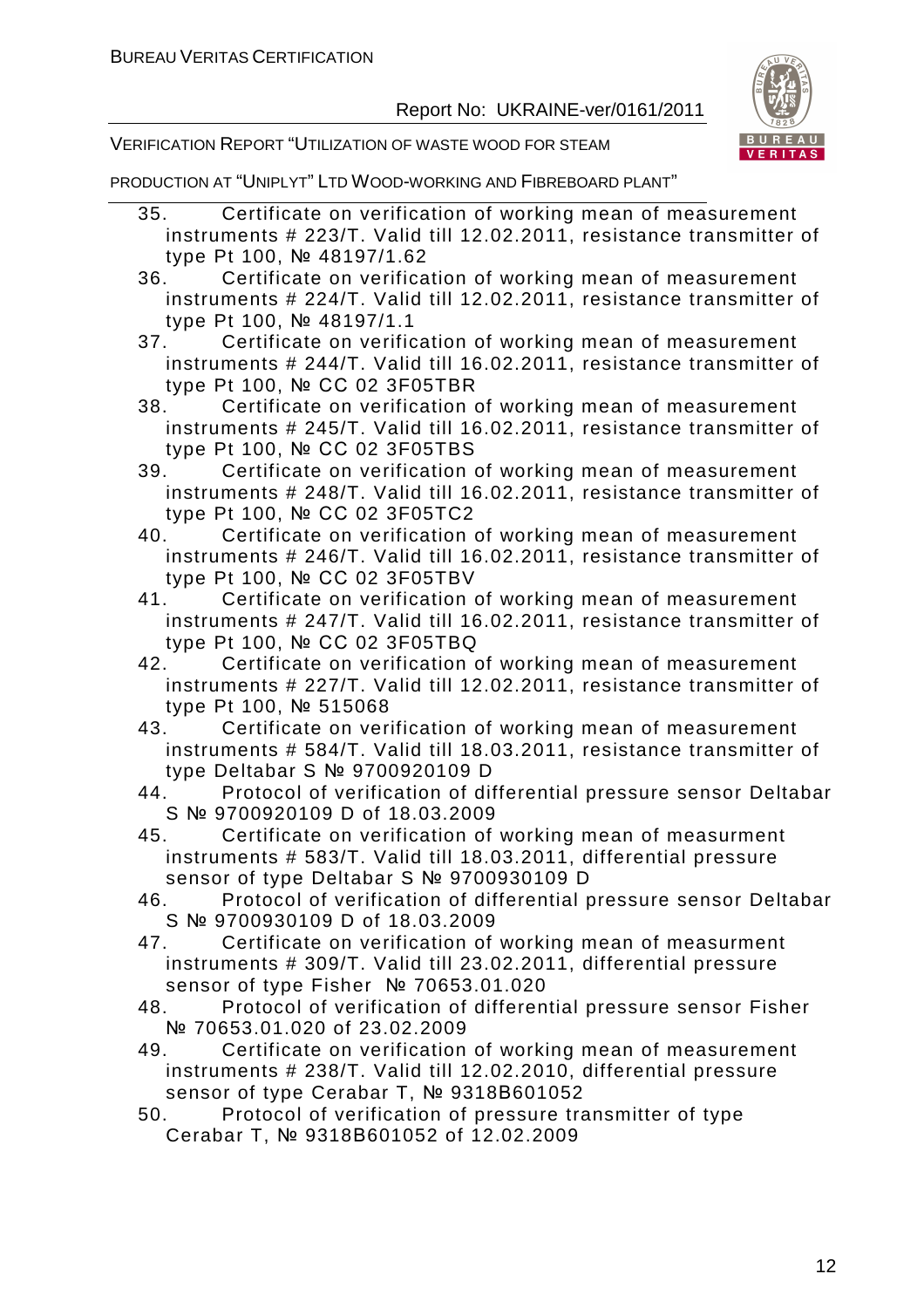

VERIFICATION REPORT "UTILIZATION OF WASTE WOOD FOR STEAM

PRODUCTION AT "UNIPLYT" LTD WOOD-WORKING AND FIBREBOARD PLANT"

- 51. Certificate on verification of working mean of measurement instruments # 239/T. Valid till 16.02.2010, differential pressure sensor of type Cerabar T, Nº 9318B401052
- 52. Protocol of verification of pressure transmitter of type Cerabar T, № 9318В401052 of 16.02.2009

53. Certificate on verification of working mean of measurement instruments # 751/T. Valid till 29.04.2010, differential pressure sensor of type MBS 3000 № 060G1412

54. Certificate on verification of working mean of measurement instruments # 750/T. Valid till 29.04.2010, differential pressure sensor of type MBS 3000 № 060G1412

- 55. Protocol of verification of differential pressure sensor Danfoss MBS 3000 № 060G1412 of 22.04.2009
- 56. Protocol of verification of differential pressure sensor Danfoss MBS 3000 № 060G1412 of 22.04.2009
- 57. Certificate on verification of working mean of measurement instruments # 711/T. Valid till 22.04.2011, differential pressure sensor of type Cerabar T Nº 8103E701052

58. Certificate on verification of working mean of measurement instruments # 710/T. Valid till 22.04.2011, differential pressure sensor of type Cerabar T Nº ABOCC901052

- 59. Protocol of verification of pressure transmitter of type Cerabar T, № 8103Е701052 of 22.04.2009
- 60. Protocol of verification of pressure transmitter of type Cerabar T, № ABOCC901052 of 22.04.2009
- 61. Certificate on verification of working mean of measurements instruments # 706/T. Valid till 22.04.2011, resistance transmitter of type Pt 100, № 52849/1.148

62. Certificate on verification of working mean of measurement instruments # 707/T. Valid till 22.04.2011, resistance transmitter of type Pt 100, № 52849/1.123

- 63. Certificate on verification of working mean of measurement instruments # 704/T. Valid till 22.04.2011, resistance transmitter of type Pt 100, № 52849/1.131
- 64. Certificate on verification of working mean of measurement instruments # 705/T. Valid till 22.04.2011, resistance transmitter of type Pt 100, № 52849/1.127

65. Certificate on verification of working mean of measurement instruments # 708/T. Valid till 22.04.2011, resistance transmitter of type Pt 100, № 52849/1.140

66. Certificate on verification of working mean of measurement instruments # 709/T. Valid till 22.04.2011, resistance transmitter of type Pt 100, № 52849/1.147

67. Certificate on verification of working mean of measurement instruments # 228/T. Valid till 12.02.2011, temperature transmitter of type PTP50J, № 2804213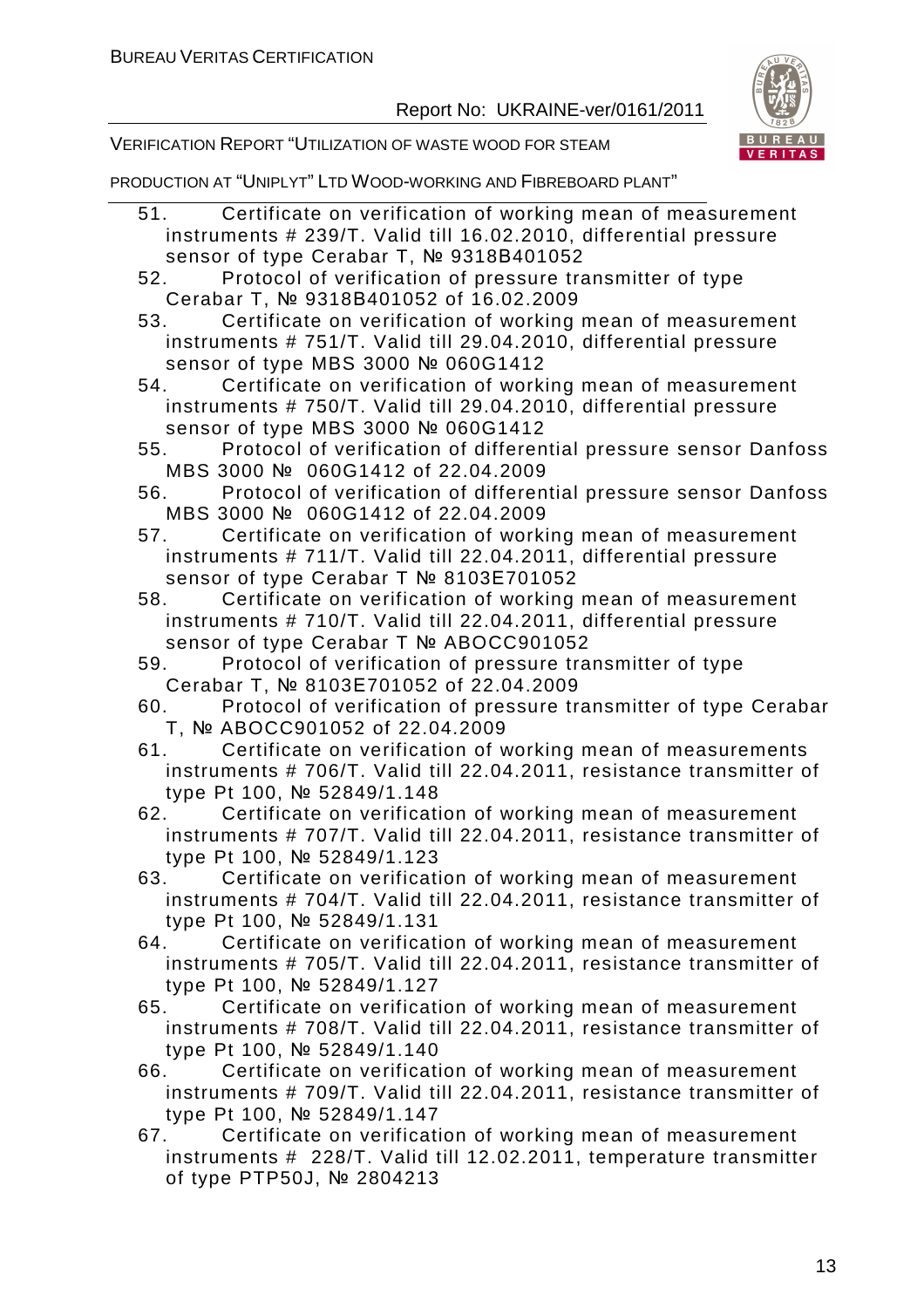

VERIFICATION REPORT "UTILIZATION OF WASTE WOOD FOR STEAM

- 68. Protocol of verification of resistance transmitter of type PTP50J, № 2804213 of 12.02.2009
- 69. Certificate on verification of working mean of measurement instruments # 1030. Valid till 07.08.2011, thermometers electrocontact ТПК
- 70. Certificate on verification of working mean of measurement instruments # 376. Valid till 11.03.2010, resistance transmitter of type ТСМ-1288, № 285
- 71. Example of table filling on calibration of devices
- 72. Analyzer of wood moisture, Volumetric and surface АВД6100ОП
- 73. Certificate on acceptance of analyzer of wood moisture АВД6100ОП № 711236851
- 74. Premise of fibre-board shop
- 75. Premise of the laboratory of plate production
- 76. Calorie content and fuel moisture
- 77. Contract # 367/14 on tests performance of 07.12.2010
- 78. Statement of fuel acceptance by quantity # 20/05 of 31.05.2010
- 79. Statement of fuel acceptance by quantity # 12/06 of 23.06.2010
- 80. Statement of fuel acceptance by quantity # 1/09 of 01.09.2010
- 81. Invoice # 01/09/05 of 01.09.2010
- 82. Statement of fuel acceptance by quantity # 20/05 of
- 31.05.2010
- 83. Invoice for displacement # 626 of 13.03.2010
- 84. Statement of fuel acceptance by quantity # 07/10 of 17.10.2010
- 85. Statement of fuel acceptance by quantity # 08/10 of 19.10.2010
- 86. Premise of boiler house # 1
- 87. Reactive energy meter of type СР4У-И673М, № 63499
- 88. Active energy meter of type САЗУ-И670М, № 437177
- 89. Reactive energy meter of type СР4У-И673М, № 436931
- 90. Active energy meter of type CA3Y-*V*I670M, No 904415
- 91. Premise of gas counting unit
- 92. Gas meter G 400, № 8329
- 93. Gas meter ЛГ-К-100.250.06.01
- 94. Gas volume corrector ОЕ
- 95. Photo, verification group
- 96. Project # 1.3438, Document # 08-32008-13438, Juidance of boiler house operator
- 97. Description of bimetal thermometers: Bimetal standard thermometers, bimetal thermometers for industrial applications, bimetal air duct thermometers
- 98. Differential pressure switch of type 21D-DS21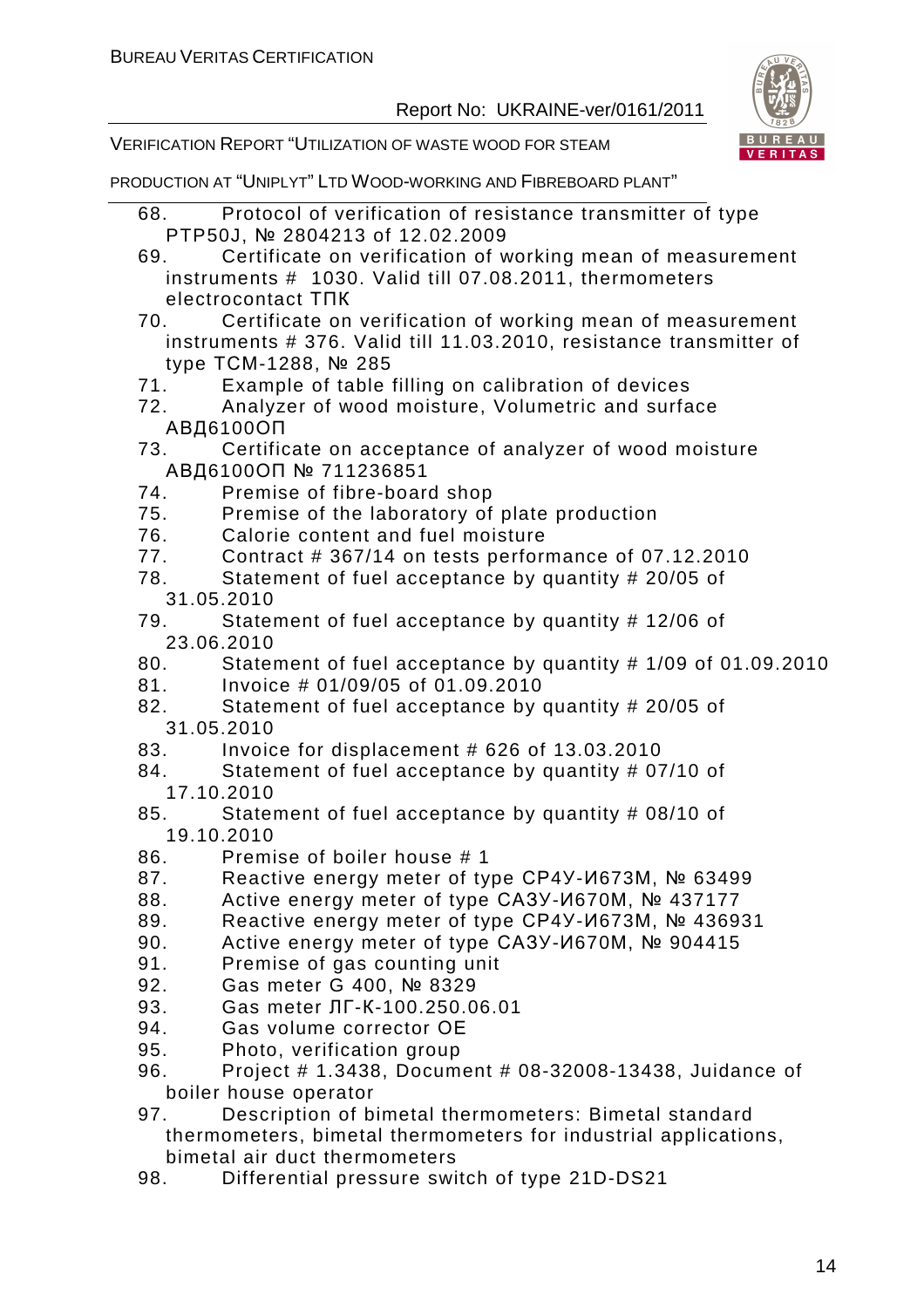

VERIFICATION REPORT "UTILIZATION OF WASTE WOOD FOR STEAM

- 99. Differential pressure transmitter FISCHER of type DE 50
- 100. Self-supporting linear position transducer with magnetic pulling, patent pending, GEFRAN PMA 12
- 101. Installation instructions of NRG 16-11, NRG 17-11, NRG 19-11
- 102. Scheme of NRG 16-11, NRG 17-11, NRG 19-11
- 103. Installation and Service instructions 803966-03 of NRS 1-7
- 104. Scheme of NRS 1-7
- 105. Installation instructions of NRG 16-12, NRG 17-12, NRG 19-12
- 106. Scheme of NRG 16-12, NRG 17-12, NRG 19-12
- 107. Installation and Service instructions 803967-01 of NRS 1-8
- 108. Scheme of NRS 1-8
- 109. Installation instructions 818447-00 of PA 46, PA 47, MPA 46, MPA 47
- 110. Capacity proximity switches KD0009
- 111. Pressure alarm low Penn P 32
- 112. Sensitive differential pressure switch P 32 Series
- 113. Interior view of the P32AA Differential Pressure Switch
- 114. Operating instructions Soliwave M FQR50, FDR 50
- 115. Installation instructions 808237-01 LRR 1-5, LRR 1-6
- 116. Description and schemes of LRT 1-5b, LRT 1-6b
- 117. Installation instructions 818578-01 of NRG 16-11, NRG 17-11, NRG 19-11
- 118. Description and scheme of meter of type FISCHER
- 119. Operating instructions of pressure transducer Cerabar T PMC131
- 120. Description of Fischer
- 121. Electrobalance, energy equipment and report on electrical station opeartion (electrical generating units) for 2010
- 122. Report about results of fuel, heat and electrical energy use for January - December 2010
- 123. Actual fuel consumption for production of separate kinds of production and works for 2010
- 124. Report about results of fuel, heat and electrical energy use for January - December 2010
- 125. Actual fuel consumption for production of separate kinds of production and works for 2010
- 126. Report about results of fuel, heat and electrical energy use for January June 2010
- 127. Report about results of fuel, heat and electrical energy use for January June 2010
- 128. Report about results of fuel, heat and electrical energy use for January June 2010
- 129. Report about results of fuel, heat and electrical energy use for January June 2003
- 130. Actual fuel consumption for production of separate kinds of production and works for 2009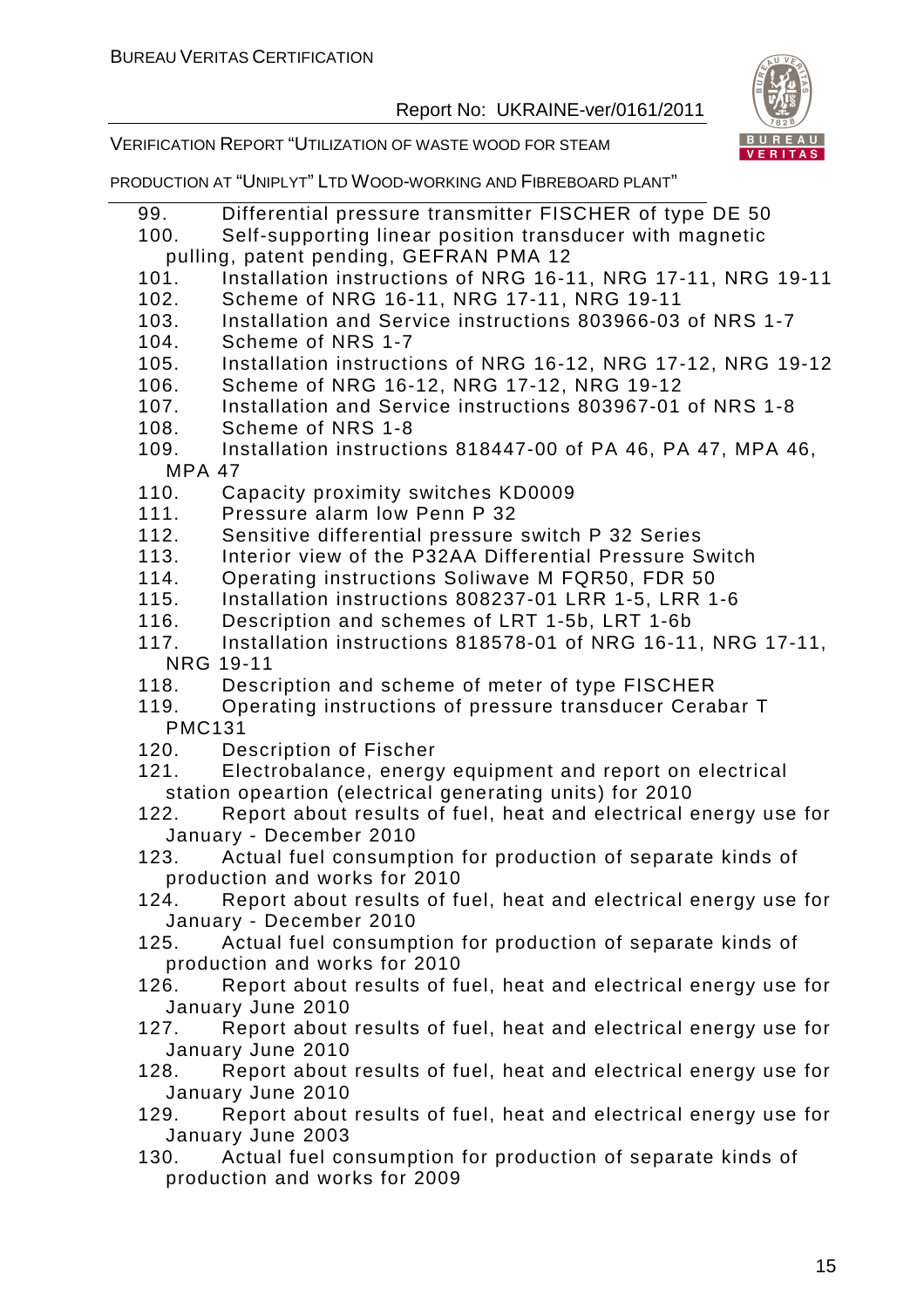

VERIFICATION REPORT "UTILIZATION OF WASTE WOOD FOR STEAM

- 131. Electrobalance, energy equipment and report on electrical station operation (electrical generating units) for 2009
- 132. Report on heat energy supply for 2009
- 133. Report about results of fuel, heat and electrical energy use for January June 2009
- 134. General production norms of specific consumptions of fuel and energy resources for 2010 at LLC ''Uniplyt''
- 135. Contract # 350 on electrical energy supply of 12.09.06
- 136. Annex 11 to the contract on electrical energy supply # 350 of 12.09.06 - Order of calculation for giving services on compensation of spilling the reactive electrical energy.
- 137. Annex 12 to the contract on electrical energy supply # 350 of 12.09.06 - Data on electrical energy supply to subcomsumers
- 138. Statement of distance survey of 22.11.2010
- 139. Statement of distance survey of 04.08.2010Statement of distance survey of 05.08.2010
- 140. Statement of distance survey of 06.08.2010
- 141. Statement of distance survey of 09.08.2010
- 142. Annex to the Contract # 24 of 25.01.2006 of natural gas supply. Additional agreement of 31.12.2010
- 143. Contract # 24 of 25.12.2005 on natural gas supply
- 144. Additional agreement # 2 of 01.11.2010 to the contract (technical agreement) on supply and transportation of natural gas (about the order of gas counting organization) № Д/п-09-07 of 06.01.2009
- 145. Additional agreement # 2 of 01.11.2010 to the contract № Л-Д-К-09-217 of 01.04.2010 on natural gas supply
- 146. Additional bargain of 18.06.2010 on amendments and additions to the Contract on electrical energy supply # 350 of 04.10.2006
- 147. Statement of acceptance and transfer of natural gas of 03.05.2010
- 148. Statement of acceptance and transfer of natural gas of 04.01.2010
- 149. Statement of acceptance and transfer of natural gas of 04.01.2010
- 150. Statement about volumes of transported active electrical energy during calculation period from 01-21.12.2010, Contract # 350 LLC ''Uniplyt''
- 151. Statement about used electrical energy at LLC ''Uniplyt'' under calculation meters from 01-31.12.2010
- 152. Annex to the Contract # 24 of 25.01.2006 of natural gas supply. Additional agreement of 28.12.2009.
- 153. JSC "Mizhgirskiy Lisocombinat" certificate "About woodwaste keeping" #053, dated 25/03/11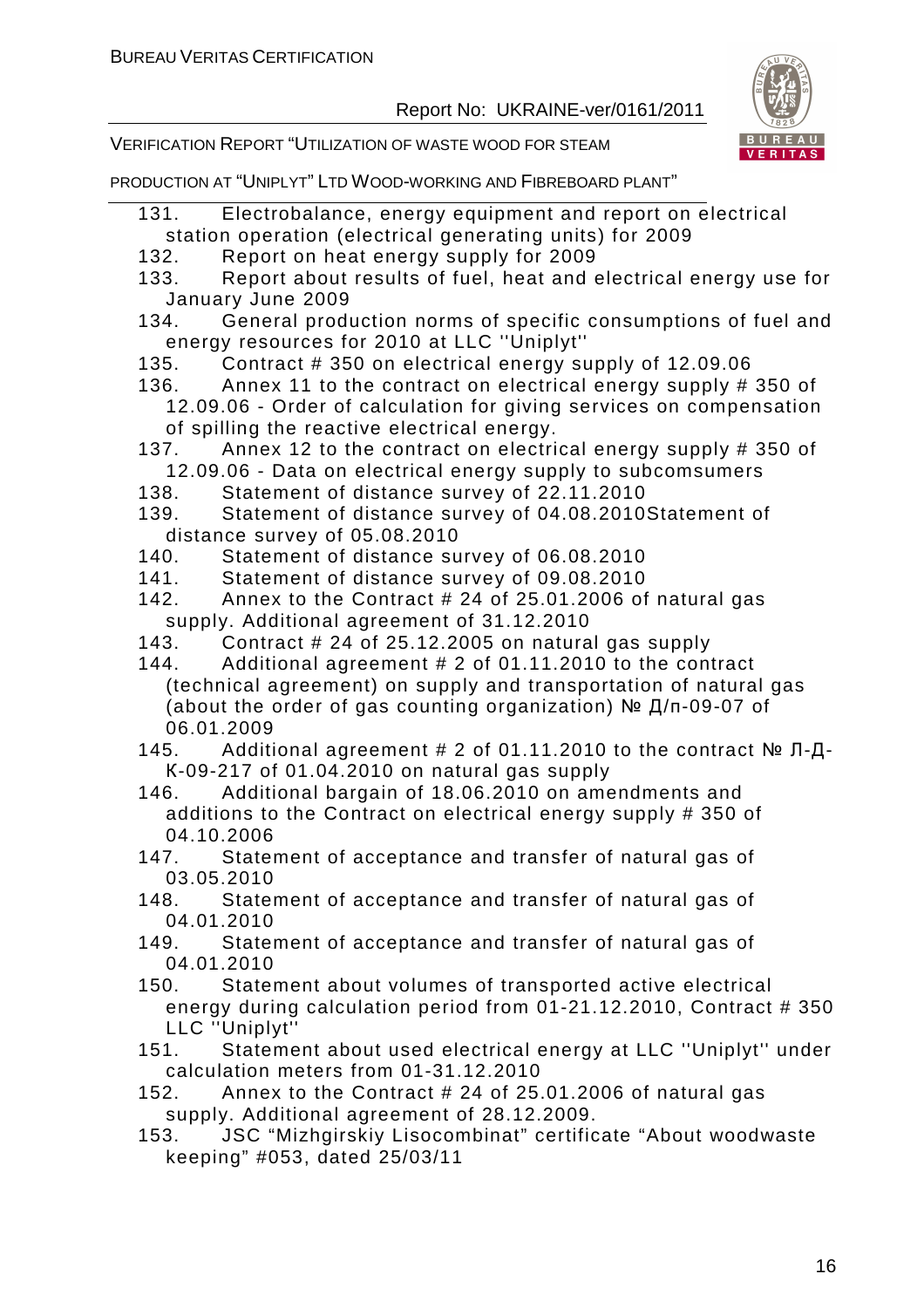

VERIFICATION REPORT "UTILIZATION OF WASTE WOOD FOR STEAM

PRODUCTION AT "UNIPLYT" LTD WOOD-WORKING AND FIBREBOARD PLANT"

154. "Uniplyt" Ltd certificate "About woodwaste producing and keeping" #08/601, dated 30/03/11

#### **Persons interviewed:**

List persons interviewed during the verification or persons that contributed with other information that are not included in the documents listed above.

- /1/ Volodymyr Pylypiv Head of Heat Energy Department
- /2/ Svitlana Balashuk Head of Technology Department
- /3/ Mar'iana Holovata Engineer-Constructor of Head Mechanic Department
- /4/ Tetiana Boitzeva Haed of Labor Safety and Environmental Department
- /5/ Olena Bukovtzeva Engineer-Laborer of Heat Energy Department
- /6/ Boitzev Dmytro Master of Metrology Department
- /7/ Vasyl Dudyrivka head of Energy Department
- /8/ Natalia Tatarenko Head bookkeeper
- /9/ Alexey Epik project manager, Scientific Engineering Centre "Biomass"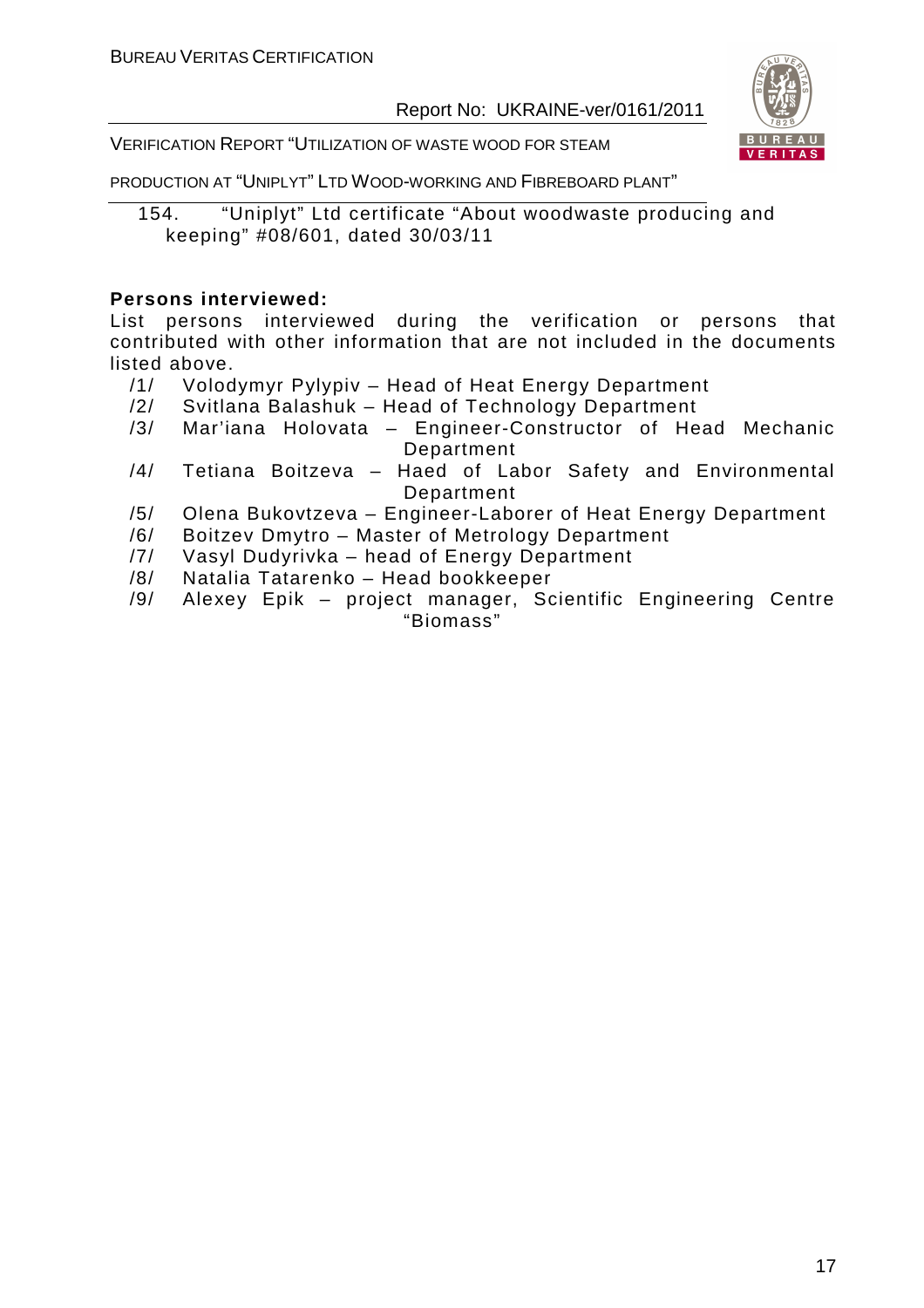#### VERIFICATION REPORT "UTILIZATION OF WASTE WOOD FOR STEAM PRODUCTION AT "UNIPLYT" <sup>L</sup>TD WOOD-WORKING AND



FIBREBOARD PLANT"

#### APPENDIX A: COMPANY PROJECT VERIFICATION PROTOCOL **VERIFICATION PROTOCOL**

#### **Check list for verification, according to the JOINT IMPLEMENTATION DETERMINATION AND VERIFICATION MANUAL (Version 01)**

| <b>DVM</b> | <b>Check Item</b>                                                                                                                                                                                                                  | <b>Initial finding</b>                                                                                                                                                                                                                                                                                                                                                                  | <b>Draft</b>         | <b>Final</b>     |
|------------|------------------------------------------------------------------------------------------------------------------------------------------------------------------------------------------------------------------------------------|-----------------------------------------------------------------------------------------------------------------------------------------------------------------------------------------------------------------------------------------------------------------------------------------------------------------------------------------------------------------------------------------|----------------------|------------------|
| Paragra    |                                                                                                                                                                                                                                    |                                                                                                                                                                                                                                                                                                                                                                                         | <b>Conclusion</b>    | <b>Conclusio</b> |
| ph         |                                                                                                                                                                                                                                    |                                                                                                                                                                                                                                                                                                                                                                                         |                      | $\mathsf{n}$     |
|            | <b>Project approvals by Parties involved</b>                                                                                                                                                                                       |                                                                                                                                                                                                                                                                                                                                                                                         |                      |                  |
| 90         | Has the DFPs of at least one Party<br>involved, other than the host Party,<br>issued a written project approval when<br>the secretariat for publication in<br>accordance with paragraph 38 of the JI<br>guidelines, at the latest? | CAR Nº01<br>Information, concerning Project approval, is<br>missing in the Monitoring Report. Please add any<br>submitting the first verification report to   information about Project approval in Monitoring<br>report.                                                                                                                                                               | CAR Nº01             | <b>OK</b>        |
| 91         | Are all the written project approvals by $\vert$ Not available.<br>Parties involved unconditional?                                                                                                                                 |                                                                                                                                                                                                                                                                                                                                                                                         |                      |                  |
|            | <b>Project implementation</b>                                                                                                                                                                                                      |                                                                                                                                                                                                                                                                                                                                                                                         |                      |                  |
| 92         | Has the project been implemented in<br>accordance with the PDD regarding<br>which the determination has been<br>deemed final and is so listed on the<br><b>UNFCCC JI website?</b>                                                  | <b>CAR Nº02.</b><br>Please provide the calculation of ERU, achieved at<br>monitoring period, to periods from 1 January to 31<br>December to comparison with values, specified as<br>planned in PDD.<br>CAR Nº <sub>03</sub><br>Please provide an explanation, regarding the<br>difference between emission reduction achieved<br>during 1 <sup>st</sup> monitoring period, and emission | CAR Nº02<br>CAR Nº03 | <b>OK</b><br>ОК  |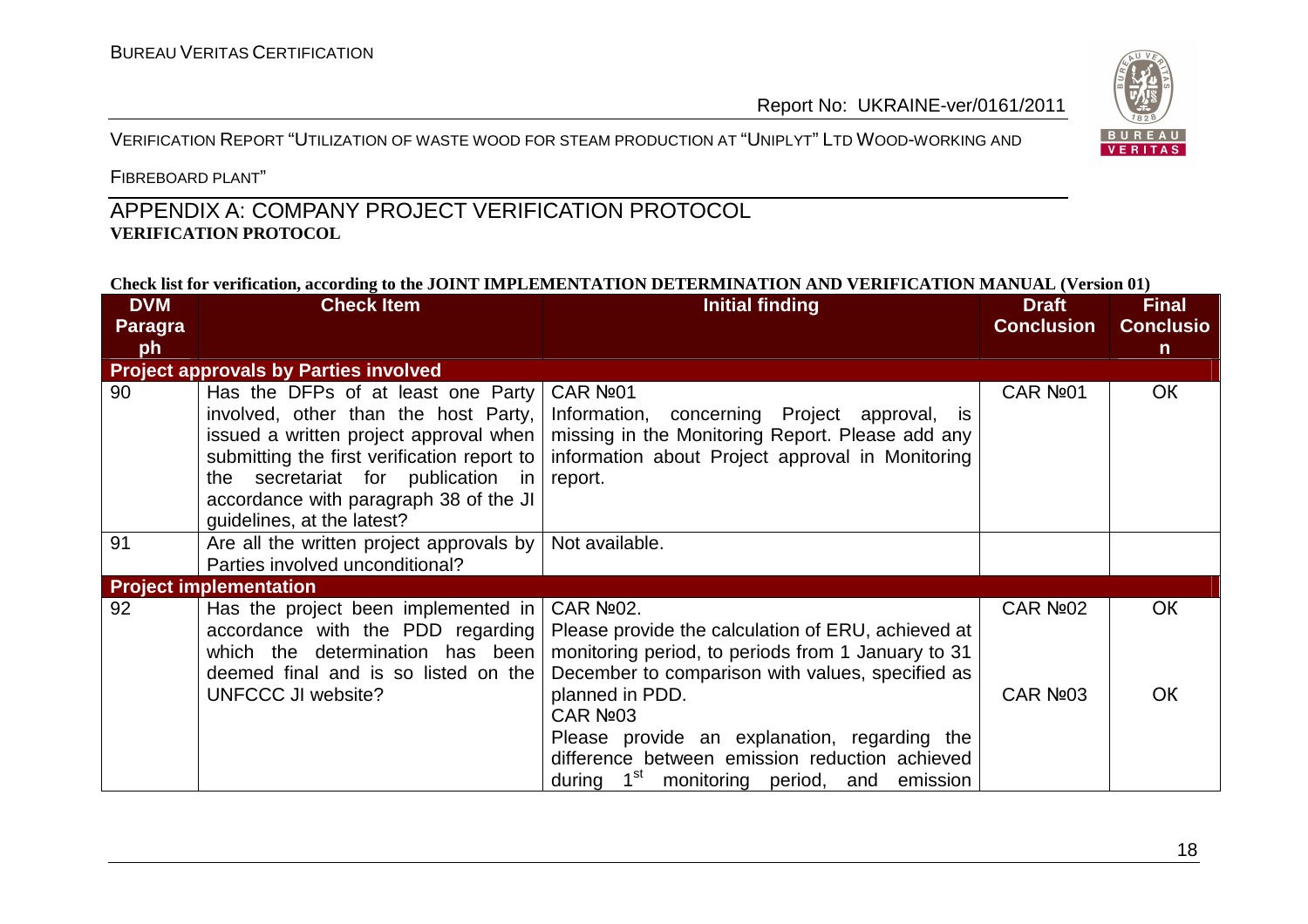## BUREAU<br>VERITAS

#### VERIFICATION REPORT "UTILIZATION OF WASTE WOOD FOR STEAM PRODUCTION AT "UNIPLYT" <sup>L</sup>TD WOOD-WORKING AND

| <b>DVM</b><br><b>Paragra</b><br>ph | <b>Check Item</b>                                                                                                                                                                                                                                                                                                                                                       | <b>Initial finding</b>                                                                                                                                                                                                                                                                                        | <b>Draft</b><br><b>Conclusion</b> | <b>Final</b><br><b>Conclusio</b><br>n. |
|------------------------------------|-------------------------------------------------------------------------------------------------------------------------------------------------------------------------------------------------------------------------------------------------------------------------------------------------------------------------------------------------------------------------|---------------------------------------------------------------------------------------------------------------------------------------------------------------------------------------------------------------------------------------------------------------------------------------------------------------|-----------------------------------|----------------------------------------|
|                                    |                                                                                                                                                                                                                                                                                                                                                                         | reduction, specified in PDD.                                                                                                                                                                                                                                                                                  |                                   |                                        |
| 93                                 | What is the status of operation of the<br>project during the monitoring period?                                                                                                                                                                                                                                                                                         | CAR Nº04<br>Please clarify in Monitoring Report, if any<br>equipment, related to the project were installed<br>and operated during the monitoring period.                                                                                                                                                     | CAR Nº <sub>04</sub>              | <b>OK</b>                              |
|                                    | <b>Compliance with monitoring plan</b>                                                                                                                                                                                                                                                                                                                                  |                                                                                                                                                                                                                                                                                                               |                                   |                                        |
| 94                                 | Did the monitoring occur in accordance<br>with the monitoring plan included in the<br>PDD regarding which the determination<br>has been deemed final and is so listed<br>on the UNFCCC JI website?                                                                                                                                                                      | The Monitoring plan, included in PDD, got<br>positively determination conclusion. This plan is<br>available on UNFCCC JI website The monitoring<br>passed in accordance, with the Monitoring Plan,<br>include to the PDD ver. 01, has been deemed<br>final.                                                   | <b>OK</b>                         | <b>OK</b>                              |
| 95(a)                              | For calculating the emission reductions<br>or enhancements of net removals, were<br>key factors, e.g. those listed in 23 (b)<br>(i)-(vii) above, influencing the baseline<br>emissions or net removals and the<br>activity level of the project and the<br>emissions or removals as well as risks<br>associated with the project taken into<br>account, as appropriate? | Yes. The key factors, e.g. those listed in<br>23 (b) (i)-(vii) of the DVM check list,<br>influencing the baseline emissions and the<br>activity level of the project and the<br>emissions as well as risks associated with<br>the project were taken into account for<br>calculating the emission reductions. | <b>OK</b>                         | <b>OK</b>                              |
| 95(b)                              | Are data sources used for calculating<br>emission reductions or enhancements<br>of net removals clearly identified,                                                                                                                                                                                                                                                     | CAR Nº05<br>Please provide in Monitoring report information,<br>related to the monitoring natural gas NCV.                                                                                                                                                                                                    | CAR Nº05                          | <b>OK</b>                              |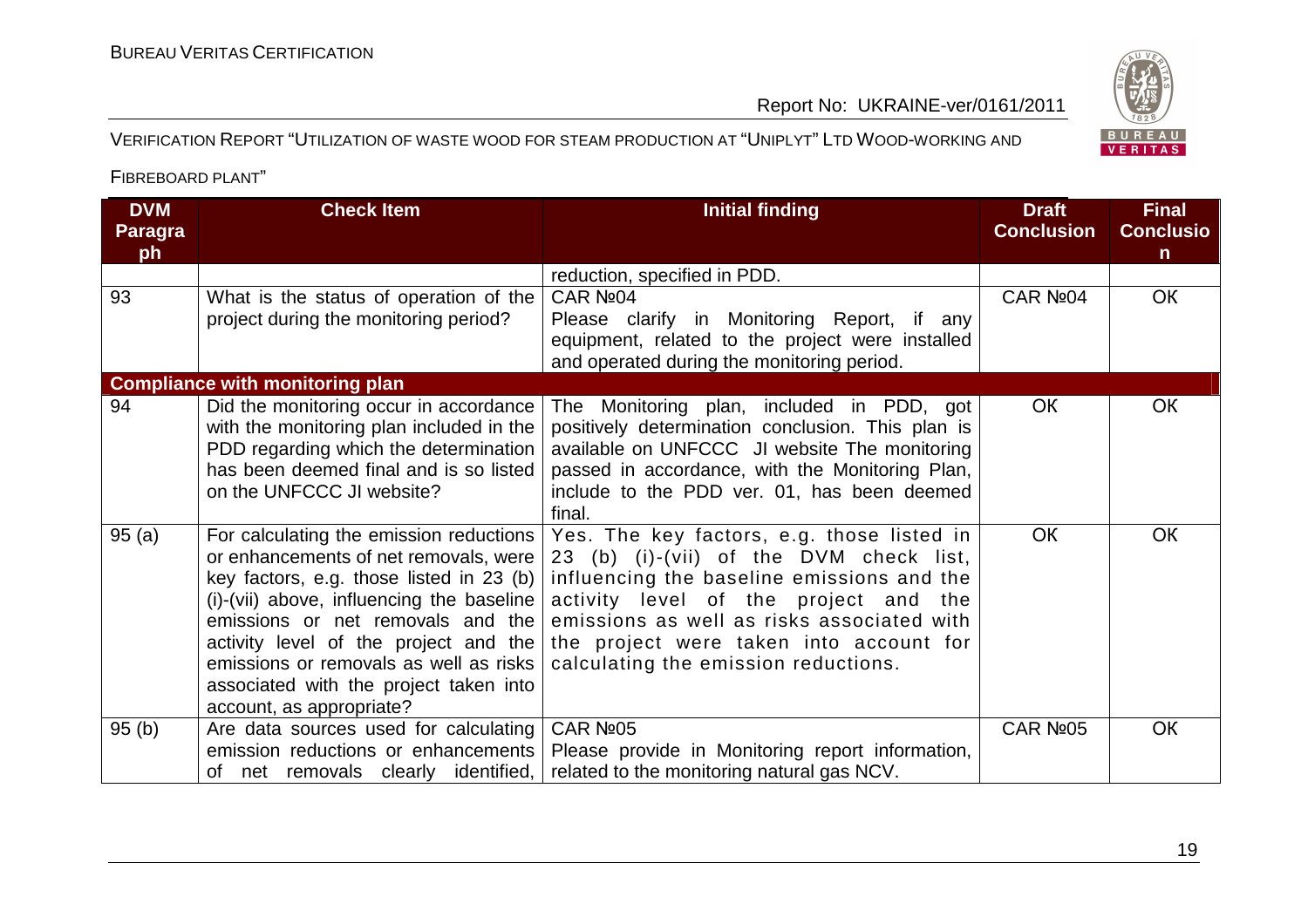# BUREAU<br>VERITAS

#### VERIFICATION REPORT "UTILIZATION OF WASTE WOOD FOR STEAM PRODUCTION AT "UNIPLYT" <sup>L</sup>TD WOOD-WORKING AND

| <b>DVM</b><br><b>Paragra</b><br>ph | <b>Check Item</b>         | <b>Initial finding</b>                                                                                                                                                                                                                                                                                                                                                                                                                                                                                                                                                                                                                                                                                                                                                                                                                                                                             | <b>Draft</b><br><b>Conclusion</b> | <b>Final</b><br><b>Conclusio</b><br>n. |
|------------------------------------|---------------------------|----------------------------------------------------------------------------------------------------------------------------------------------------------------------------------------------------------------------------------------------------------------------------------------------------------------------------------------------------------------------------------------------------------------------------------------------------------------------------------------------------------------------------------------------------------------------------------------------------------------------------------------------------------------------------------------------------------------------------------------------------------------------------------------------------------------------------------------------------------------------------------------------------|-----------------------------------|----------------------------------------|
|                                    | reliable and transparent? | CAR Nº <sub>06</sub><br>During the site-visit on the fibreboard plant it has<br>been detected, that calculation of weight of<br>burning biomass is made from quantity of<br>produced steam, and fuel mass is measured by<br>capacity and density of waste wood, without<br>traceable and transparent references from weight<br>and quality of fuel.<br>Please, provide in Monitoring Report traceable<br>methodology, describing measuring weight of<br>biomass with corresponding accuracy.<br>CAR Nº07<br>During the site-visit on the fibreboard plant, it has<br>been detected, that about 20 types of biomass are<br>used. Types of biomass depend on kind of trees<br>(pine, spruce, larch, etc.) and parts of trees<br>(branches, sawdust, bark, etc.). Please provide in<br><b>Monitoring Report.</b><br>Description of each type of biomass;<br>Data, display quantity and weight of each | CAR №06<br>CAR Nº06<br>CAR Nº08   | <b>OK</b><br><b>OK</b><br><b>OK</b>    |
|                                    |                           | type of biomass, used per year.                                                                                                                                                                                                                                                                                                                                                                                                                                                                                                                                                                                                                                                                                                                                                                                                                                                                    |                                   |                                        |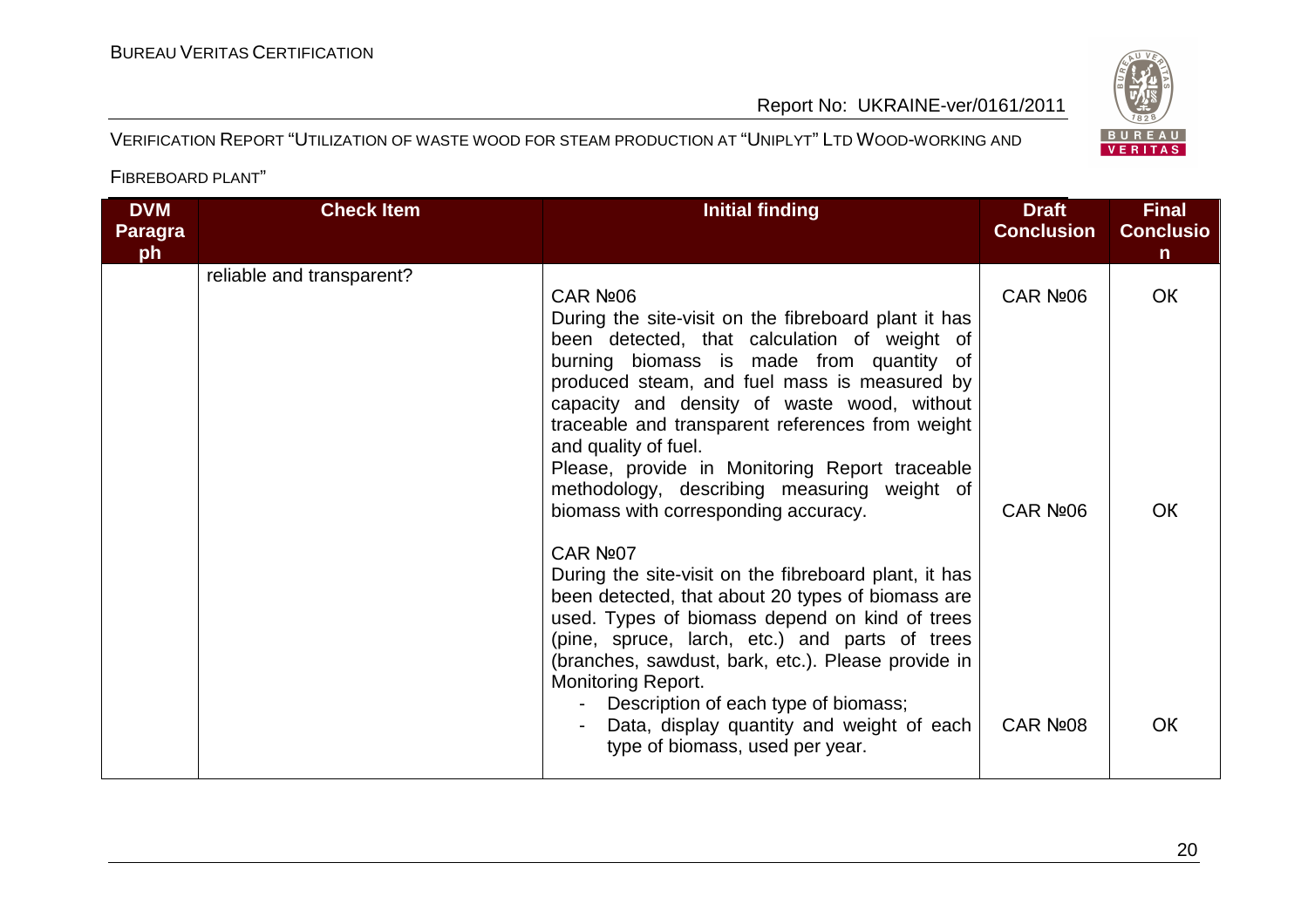

VERIFICATION REPORT "UTILIZATION OF WASTE WOOD FOR STEAM PRODUCTION AT "UNIPLYT" <sup>L</sup>TD WOOD-WORKING AND

| <b>DVM</b><br><b>Paragra</b> | <b>Check Item</b>                                                                                                                                                                                                                                                                             | <b>Initial finding</b>                                                                                                                                                                                                                                                                                         | <b>Draft</b><br><b>Conclusion</b> | <b>Final</b><br><b>Conclusio</b> |
|------------------------------|-----------------------------------------------------------------------------------------------------------------------------------------------------------------------------------------------------------------------------------------------------------------------------------------------|----------------------------------------------------------------------------------------------------------------------------------------------------------------------------------------------------------------------------------------------------------------------------------------------------------------|-----------------------------------|----------------------------------|
| ph                           |                                                                                                                                                                                                                                                                                               |                                                                                                                                                                                                                                                                                                                |                                   | $\mathbf n$                      |
|                              |                                                                                                                                                                                                                                                                                               | CAR Nº08<br>Please provide in PDD and Monitoring report<br>information, related to the:<br>Length of storage period of biomass, before<br>it's burning and how this factor has been<br>taken into account in ERU's calculations.<br>Description of calculation biomass NCV,<br>depend on age and type of ones. |                                   |                                  |
| 95(c)                        | Are emission factors, including default<br>emission factors, if used for calculating<br>the<br>emission<br>reductions<br><b>or</b><br>enhancements of net<br>removals,<br>by carefully<br>balancing<br>selected<br>accuracy and reasonableness, and<br>appropriately justified of the choice? | CAR Nº09<br>Please provide correct and traceable references<br>for the emission factors used:<br>Emission factor of fossil fuel type, displaced<br>by biomass ( $tCO2/GJ$ );<br>- Emission factor for trucks (tCO <sub>2</sub> /km);<br>Emission factor of the most carbon<br>intensive fuel used in country.  | CAR Nº <sub>09</sub>              | <b>OK</b>                        |
| 95(d)                        | emission<br>calculation<br>of<br>the<br>ls.<br>reductions or enhancements of net<br>removals<br>based<br>on<br>conservative<br>assumptions and the most plausible<br>scenarios in a transparent manner?                                                                                       | <b>CL Nº01</b><br>Please provide in Monitoring Report description of<br>procedure, measuring generated heat.                                                                                                                                                                                                   | <b>CL Nº01</b>                    | <b>OK</b>                        |
| 96                           | Applicable to JI SSC projects only<br>Is the relevant threshold to be classified<br>as JI SSC project not exceeded during                                                                                                                                                                     | Not applicable                                                                                                                                                                                                                                                                                                 | Not<br>applicable                 | Not<br>applicable                |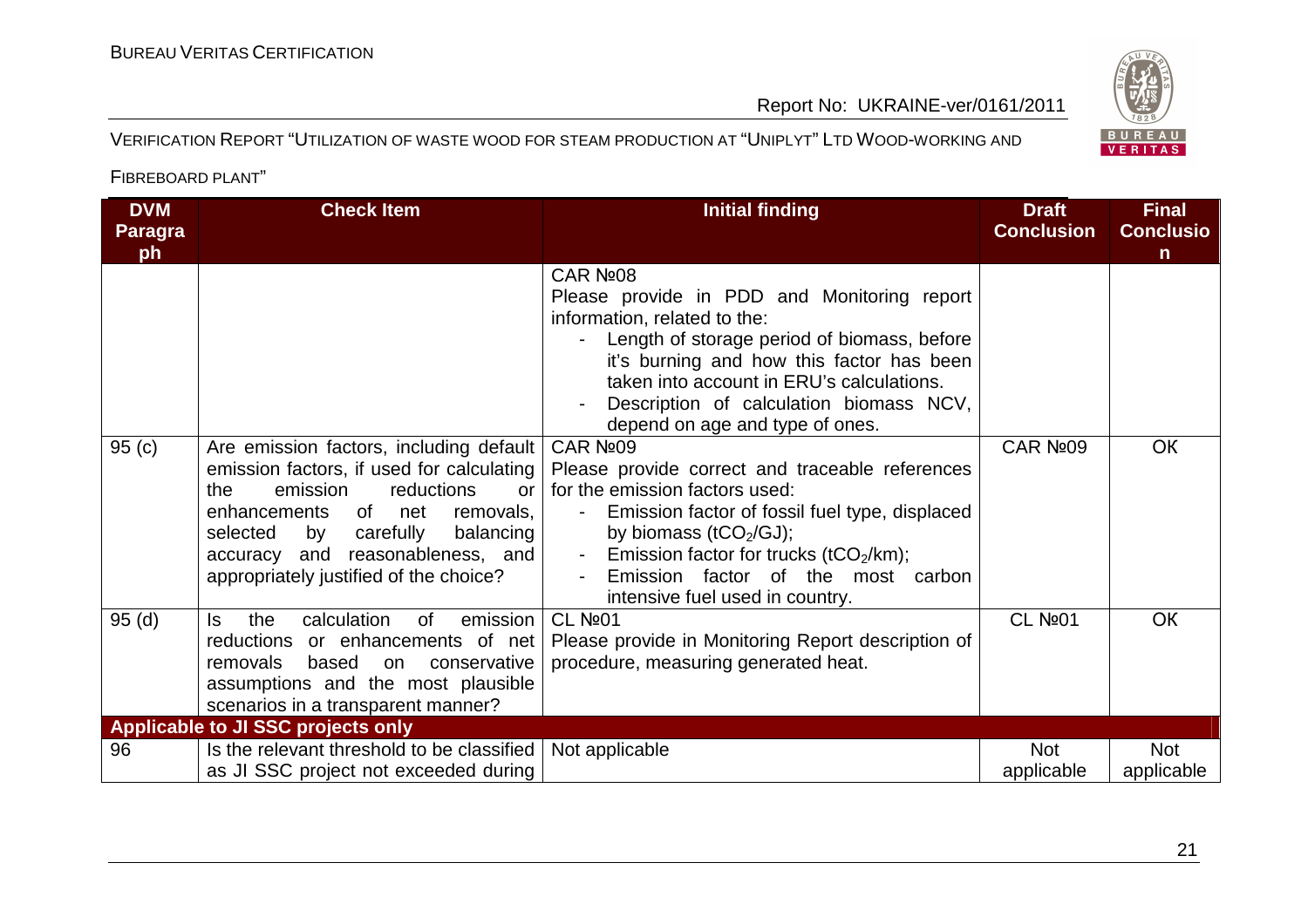### BUREAU <sup>V</sup>ERITAS <sup>C</sup>ERTIFICATION

Report No: UKRAINE-ver/0161/2011

#### VERIFICATION REPORT "UTILIZATION OF WASTE WOOD FOR STEAM PRODUCTION AT "UNIPLYT" <sup>L</sup>TD WOOD-WORKING AND

| <b>DVM</b><br><b>Paragra</b><br>ph | <b>Check Item</b>                                                                                                                                                                                                                                                                                                                                | <b>Initial finding</b> | <b>Draft</b><br><b>Conclusion</b> | <b>Final</b><br><b>Conclusio</b><br>$\mathsf{n}$ |
|------------------------------------|--------------------------------------------------------------------------------------------------------------------------------------------------------------------------------------------------------------------------------------------------------------------------------------------------------------------------------------------------|------------------------|-----------------------------------|--------------------------------------------------|
|                                    | the monitoring period on an annual<br>average basis?<br>If the threshold is exceeded, is the<br>maximum emission reduction level<br>estimated in the PDD for the JI SSC<br>project or the bundle for the monitoring<br>period determined?                                                                                                        |                        |                                   |                                                  |
|                                    | Applicable to bundled JI SSC projects only                                                                                                                                                                                                                                                                                                       |                        |                                   |                                                  |
| 97(a)                              | Has the composition of the bundle not   Not applicable<br>changed from that is stated in F-JI-<br><b>SSCBUNDLE?</b>                                                                                                                                                                                                                              |                        | <b>Not</b><br>applicable          | <b>Not</b><br>applicable                         |
| 97(b)                              | If the determination was conducted on  <br>the basis of an overall monitoring plan,<br>have the project participants submitted<br>a common monitoring report?                                                                                                                                                                                    | Not applicable         | <b>Not</b><br>applicable          | Not<br>applicable                                |
| 98                                 | If the monitoring is based on a<br>plan that provides for<br>monitoring<br>overlapping monitoring periods, are the<br>monitoring periods per component of<br>the project clearly specified in the<br>monitoring report?<br>Do the monitoring periods not overlap<br>with those for which verifications were<br>already deemed final in the past? | Not applicable         | <b>Not</b><br>applicable          | <b>Not</b><br>applicable                         |

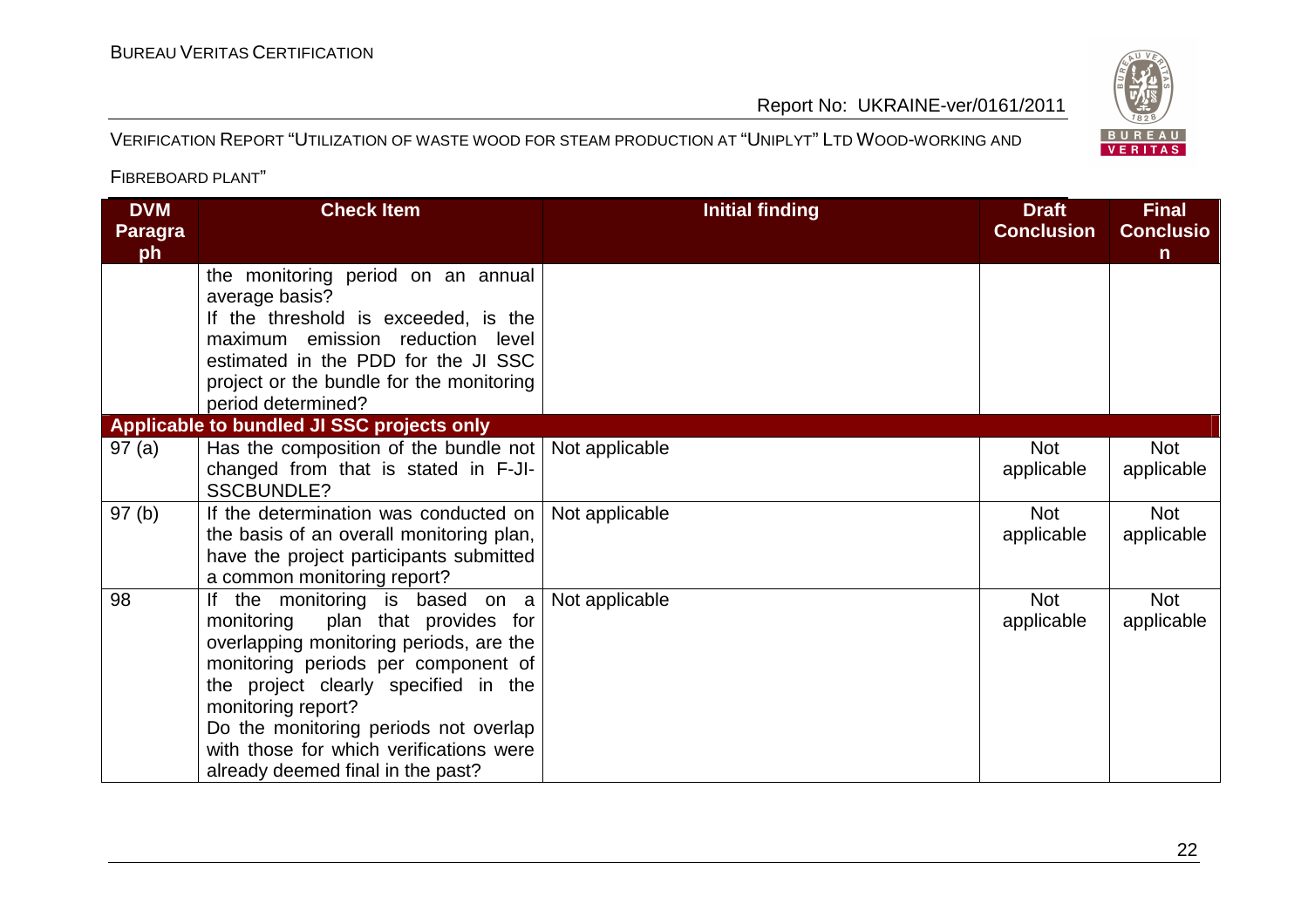#### VERIFICATION REPORT "UTILIZATION OF WASTE WOOD FOR STEAM PRODUCTION AT "UNIPLYT" <sup>L</sup>TD WOOD-WORKING AND

| <b>DVM</b><br><b>Paragra</b> | <b>Check Item</b>                                                                                                                                                                                                                                                                      | <b>Initial finding</b>                                                                                                                                                                                                                                   | <b>Draft</b><br><b>Conclusion</b> | <b>Final</b><br><b>Conclusio</b> |
|------------------------------|----------------------------------------------------------------------------------------------------------------------------------------------------------------------------------------------------------------------------------------------------------------------------------------|----------------------------------------------------------------------------------------------------------------------------------------------------------------------------------------------------------------------------------------------------------|-----------------------------------|----------------------------------|
| ph                           |                                                                                                                                                                                                                                                                                        |                                                                                                                                                                                                                                                          |                                   | $\mathsf{n}$                     |
|                              | <b>Revision of monitoring plan</b>                                                                                                                                                                                                                                                     |                                                                                                                                                                                                                                                          |                                   |                                  |
|                              | Applicable only if monitoring plan is revised by project participant                                                                                                                                                                                                                   |                                                                                                                                                                                                                                                          |                                   |                                  |
| 99(a)                        | Did the project participants provide an   Not applicable<br>appropriate<br>justification for<br>the<br>proposed revision?                                                                                                                                                              |                                                                                                                                                                                                                                                          | <b>Not</b><br>applicable          | Not<br>applicable                |
| 99(b)                        | Does the proposed revision improve<br>the accuracy and/or applicability of<br>information collected compared to the<br>original monitoring plan<br>without<br>changing conformity with the relevant<br>rules<br>and<br>regulations<br>for<br>the<br>establishment of monitoring plans? | Not applicable                                                                                                                                                                                                                                           | <b>Not</b><br>applicable          | Not<br>applicable                |
| <b>Data management</b>       |                                                                                                                                                                                                                                                                                        |                                                                                                                                                                                                                                                          |                                   |                                  |
| 101(a)                       | Is the implementation of data collection<br>procedures in accordance with the<br>monitoring plan, including the quality<br>and<br>control<br>quality<br>assurance<br>procedures?                                                                                                       | Implementation of data collection procedures are<br>in accordance with the Monitoring Plan, included in<br>the determined PDD.                                                                                                                           | <b>OK</b>                         | <b>OK</b>                        |
| 101(b)                       | Is the function of the monitoring<br>equipment, including<br>its calibration<br>status, is in order?                                                                                                                                                                                   | All the equipment, specify in monitoring plan,<br>periodically calibrated by state metrological office.<br>procedure of calibration was found<br>The<br>satisfactory. All meters are calibrated<br>in<br>accordance with the Ukrainian national standard | <b>OK</b>                         | <b>OK</b>                        |

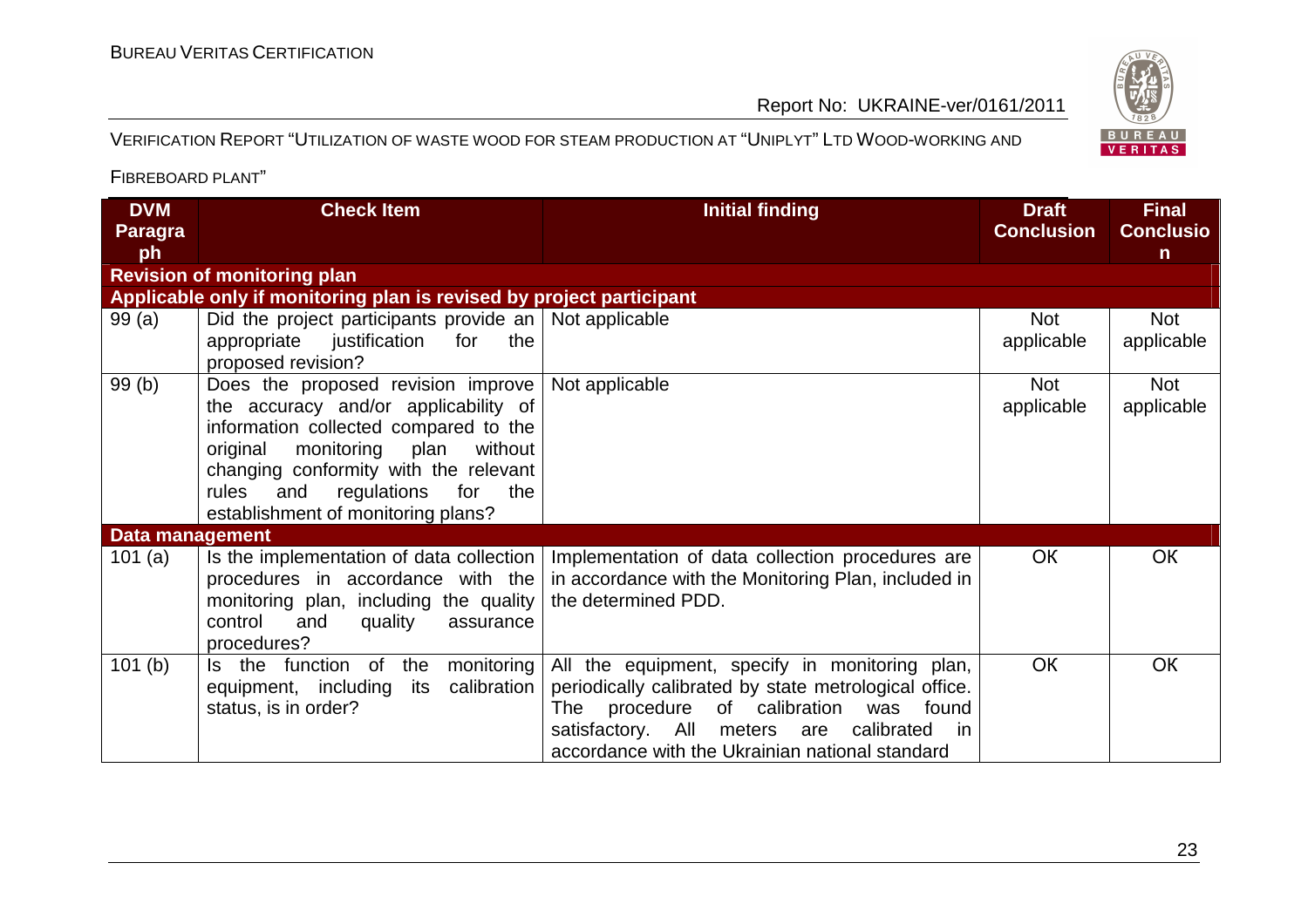

VERIFICATION REPORT "UTILIZATION OF WASTE WOOD FOR STEAM PRODUCTION AT "UNIPLYT" <sup>L</sup>TD WOOD-WORKING AND

| <b>DVM</b><br><b>Paragra</b> | <b>Check Item</b>                                                                                                                                           | <b>Initial finding</b>                                                                                                                                                                                                                                                | <b>Draft</b><br><b>Conclusion</b> | <b>Final</b><br><b>Conclusio</b> |
|------------------------------|-------------------------------------------------------------------------------------------------------------------------------------------------------------|-----------------------------------------------------------------------------------------------------------------------------------------------------------------------------------------------------------------------------------------------------------------------|-----------------------------------|----------------------------------|
| ph                           |                                                                                                                                                             |                                                                                                                                                                                                                                                                       |                                   | n.                               |
| 101 (c)                      | Are the evidence and records used for FAR Nº01<br>monitoring<br>maintained<br>the<br>in a<br>traceable manner?                                              | Please, submit any documented instruction<br>which indicates that the data monitored<br>ERUs<br>for<br>calculation<br>and<br>required<br>(including historical data for baseline<br>emissions estimation) are to be kept for<br>two years after the crediting period. | FAR Nº01                          | <b>OK</b>                        |
| $101$ (d)                    | Is the data collection and management<br>system for the project in accordance<br>with the<br>monitoring plan?                                               | The data collection and management system                                                                                                                                                                                                                             |                                   |                                  |
|                              | Verification regarding programs of activities (additional elements for assessment)                                                                          |                                                                                                                                                                                                                                                                       |                                   |                                  |
| 102                          | Is any JPA that has not been added to<br>the JI PoA not verified?                                                                                           | Not applicable                                                                                                                                                                                                                                                        | <b>Not</b><br>applicable          | <b>Not</b><br>applicable         |
| 103                          | Is the verification based on<br>the<br>monitoring reports of all JPAs to be<br>verified?                                                                    | Not applicable                                                                                                                                                                                                                                                        | <b>Not</b><br>applicable          | <b>Not</b><br>applicable         |
| 103                          | Does the verification<br>the<br>ensure<br>accuracy and conservativeness of the<br>emission reductions or enhancements<br>of removals generated by each JPA? | Not applicable                                                                                                                                                                                                                                                        | <b>Not</b><br>applicable          | <b>Not</b><br>applicable         |
| 104                          | Does the monitoring period not overlap                                                                                                                      | Not applicable                                                                                                                                                                                                                                                        | <b>Not</b>                        | <b>Not</b>                       |
|                              | with previous monitoring periods?                                                                                                                           |                                                                                                                                                                                                                                                                       | applicable                        | applicable                       |
| 105                          | If the AIE learns of an erroneously                                                                                                                         | Not applicable                                                                                                                                                                                                                                                        | <b>Not</b>                        | <b>Not</b>                       |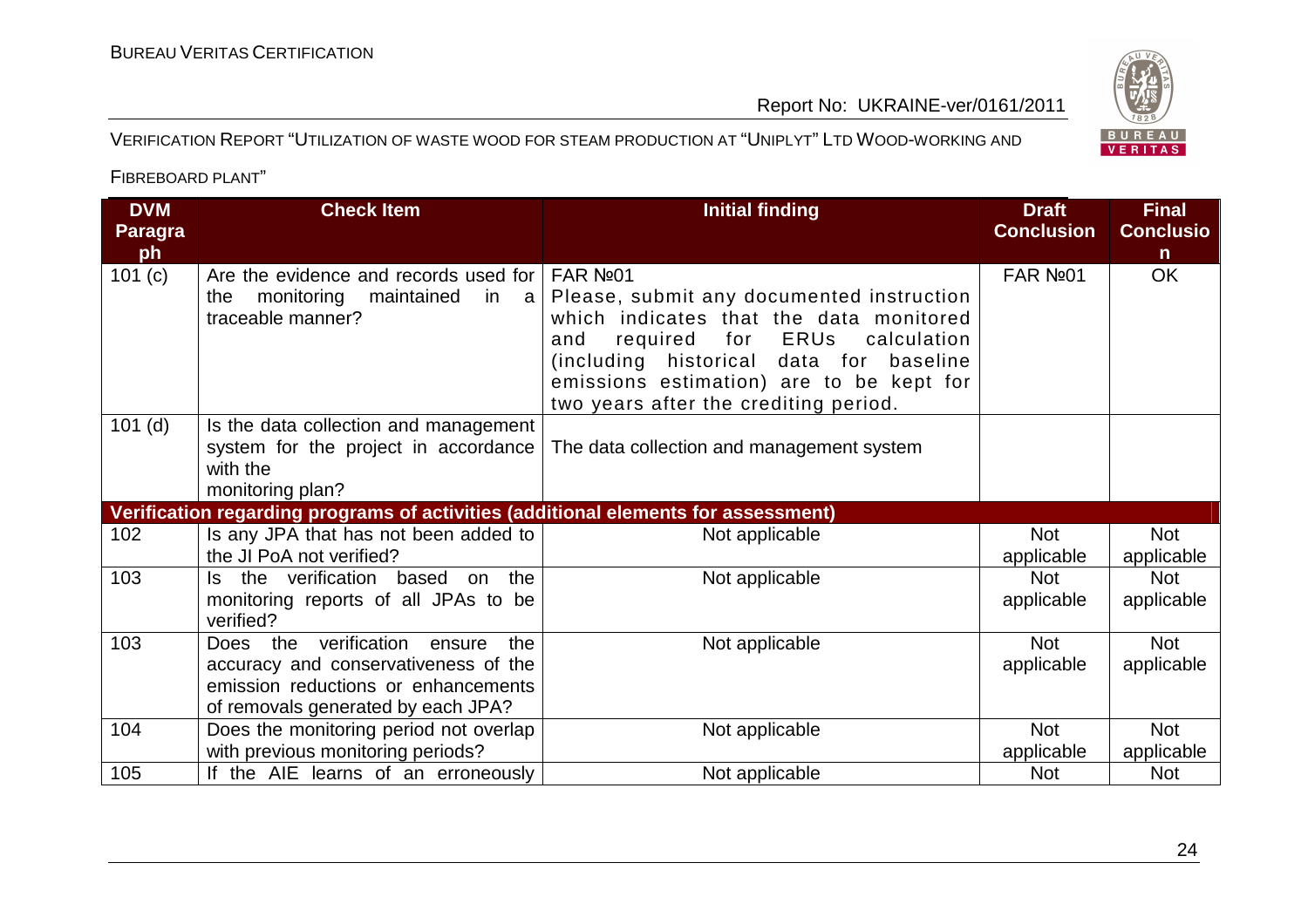#### VERIFICATION REPORT "UTILIZATION OF WASTE WOOD FOR STEAM PRODUCTION AT "UNIPLYT" <sup>L</sup>TD WOOD-WORKING AND

| <b>DVM</b><br><b>Paragra</b><br>ph | <b>Check Item</b>                                                                                                                                                                                                                                                                                                                                                                                                                                                                                                                                                                                                                                                                          | <b>Initial finding</b> | <b>Draft</b><br><b>Conclusion</b> | <b>Final</b><br><b>Conclusio</b><br>n |
|------------------------------------|--------------------------------------------------------------------------------------------------------------------------------------------------------------------------------------------------------------------------------------------------------------------------------------------------------------------------------------------------------------------------------------------------------------------------------------------------------------------------------------------------------------------------------------------------------------------------------------------------------------------------------------------------------------------------------------------|------------------------|-----------------------------------|---------------------------------------|
|                                    | included JPA, has the AIE informed the<br>JISC of its findings in writing?                                                                                                                                                                                                                                                                                                                                                                                                                                                                                                                                                                                                                 |                        | applicable                        | applicable                            |
|                                    | Applicable to sample-based approach only                                                                                                                                                                                                                                                                                                                                                                                                                                                                                                                                                                                                                                                   |                        |                                   |                                       |
| 106                                | Does the sampling plan prepared by<br>the AIE:<br>(a) Describe its sample selection,<br>taking into<br>account that:<br>(i) For each verification that uses a<br>sample-based approach, the sample<br>selection shall<br>be<br>sufficiently<br>representative of the JPAs in the JI<br>PoA such extrapolation to all JPAs<br>identified for that verification is<br>reasonable, taking into account<br>differences among the characteristics<br>of JPAs, such as:<br>- The types of JPAs;<br>- The complexity of the applicable<br>technologies and/or measures used;<br>- The geographical location of each<br>JPA;<br>- The amounts of expected emission<br>reductions of the JPAs being | Not applicable         | <b>Not</b><br>applicable          | <b>Not</b><br>applicable              |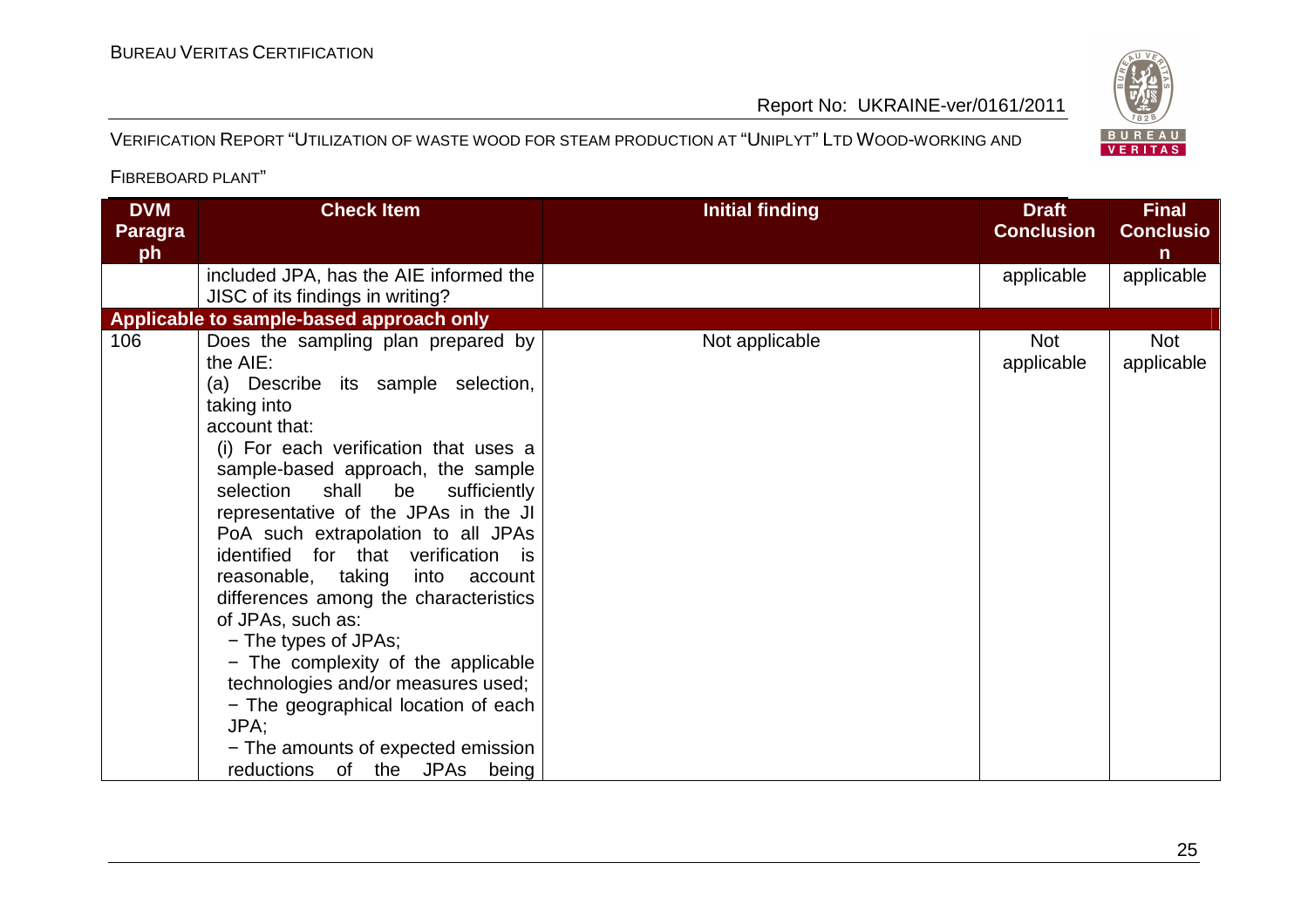### BUREAU <sup>V</sup>ERITAS <sup>C</sup>ERTIFICATION

Report No: UKRAINE-ver/0161/2011

#### VERIFICATION REPORT "UTILIZATION OF WASTE WOOD FOR STEAM PRODUCTION AT "UNIPLYT" <sup>L</sup>TD WOOD-WORKING AND

| <b>DVM</b><br><b>Paragra</b><br>ph | <b>Check Item</b>                                                                                                                                                                                                                                                                                                                                                                                               | <b>Initial finding</b> | <b>Draft</b><br><b>Conclusion</b> | <b>Final</b><br><b>Conclusio</b><br>n. |
|------------------------------------|-----------------------------------------------------------------------------------------------------------------------------------------------------------------------------------------------------------------------------------------------------------------------------------------------------------------------------------------------------------------------------------------------------------------|------------------------|-----------------------------------|----------------------------------------|
|                                    | verified;<br>- The number of JPAs for which<br>reductions are<br>emission<br>being<br>verified:<br>- The length of monitoring periods of<br>the JPAs being verified; and<br>- The samples selected for prior<br>verifications, if any?                                                                                                                                                                          |                        |                                   |                                        |
| 107                                | the sampling plan ready for<br>ls.<br>publication through the secretariat<br>along with the verification report and<br>supporting documentation?                                                                                                                                                                                                                                                                | Not applicable         | <b>Not</b><br>applicable          | <b>Not</b><br>applicable               |
| 108                                | Has the AIE made site inspections of at $\vert$ Not applicable<br>least the square root of the number of<br>total JPAs, rounded to the upper whole<br>number? If the AIE makes no site<br>inspections or fewer site inspections<br>than the square root of the number of<br>total JPAs, rounded to the upper whole<br>number, then does the AIE provide a<br>reasonable<br>explanation<br>and<br>justification? |                        | <b>Not</b><br>applicable          | <b>Not</b><br>applicable               |
| 109                                | Is the sampling plan available for<br>submission to the secretariat for the                                                                                                                                                                                                                                                                                                                                     | Not applicable         | <b>Not</b><br>applicable          | <b>Not</b><br>applicable               |

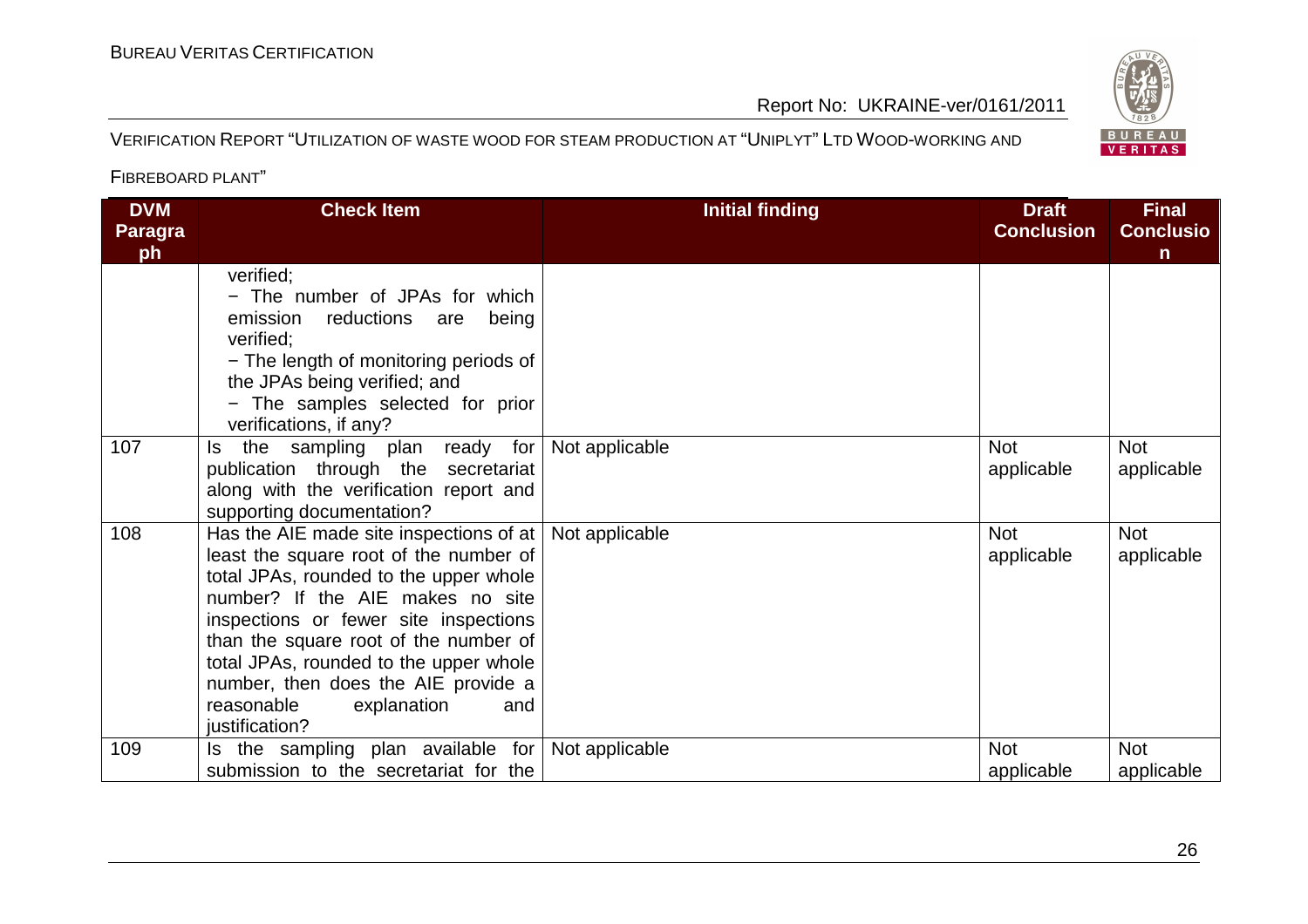#### VERIFICATION REPORT "UTILIZATION OF WASTE WOOD FOR STEAM PRODUCTION AT "UNIPLYT" <sup>L</sup>TD WOOD-WORKING AND

FIBREBOARD PLANT"

| <b>DVM</b><br>Paragra<br>ph | <b>Check Item</b>                                                                                                                                                                                                                             | Initial finding | <b>Draft</b><br><b>Conclusion</b> | <b>Final</b><br><b>Conclusio</b><br>n. |
|-----------------------------|-----------------------------------------------------------------------------------------------------------------------------------------------------------------------------------------------------------------------------------------------|-----------------|-----------------------------------|----------------------------------------|
|                             | JISC.s ex ante assessment? (Optional)                                                                                                                                                                                                         |                 |                                   |                                        |
| 110                         | If the AIE learns of a fraudulently $\vert$ Not applicable<br>included JPA, a fraudulently monitored<br>JPA or an inflated number of emission<br>reductions claimed in a JI PoA, has the<br>AIE informed the JISC of the fraud in<br>writing? |                 | <b>Not</b><br>applicable          | <b>Not</b><br>applicable               |

#### **Table 2 Resolution of Corrective Action and Clarification Requests**

| Draft report clarifications and corrective Ref. to<br>action requests by validation team                                                                                              | checklis<br>questio<br>n in<br>table 1 | participant<br>project<br>Summary of<br>response                                                                                                                                | <b>Verification team conclusion</b>                   |
|---------------------------------------------------------------------------------------------------------------------------------------------------------------------------------------|----------------------------------------|---------------------------------------------------------------------------------------------------------------------------------------------------------------------------------|-------------------------------------------------------|
| CAR №01<br>Project  <br>Information,<br>concerning<br>approval, is missing in the Monitoring<br>Report. Please add any information<br>about Project approval in Monitoring<br>report. | 90                                     | information<br>All<br>necessary<br>regarding project approval has<br>provided in the added<br>been<br>separate section of Monitoring<br>Report version 2.0 (See section<br>1.4) | Report<br>Monitoring<br>checked.<br>The issue closed. |

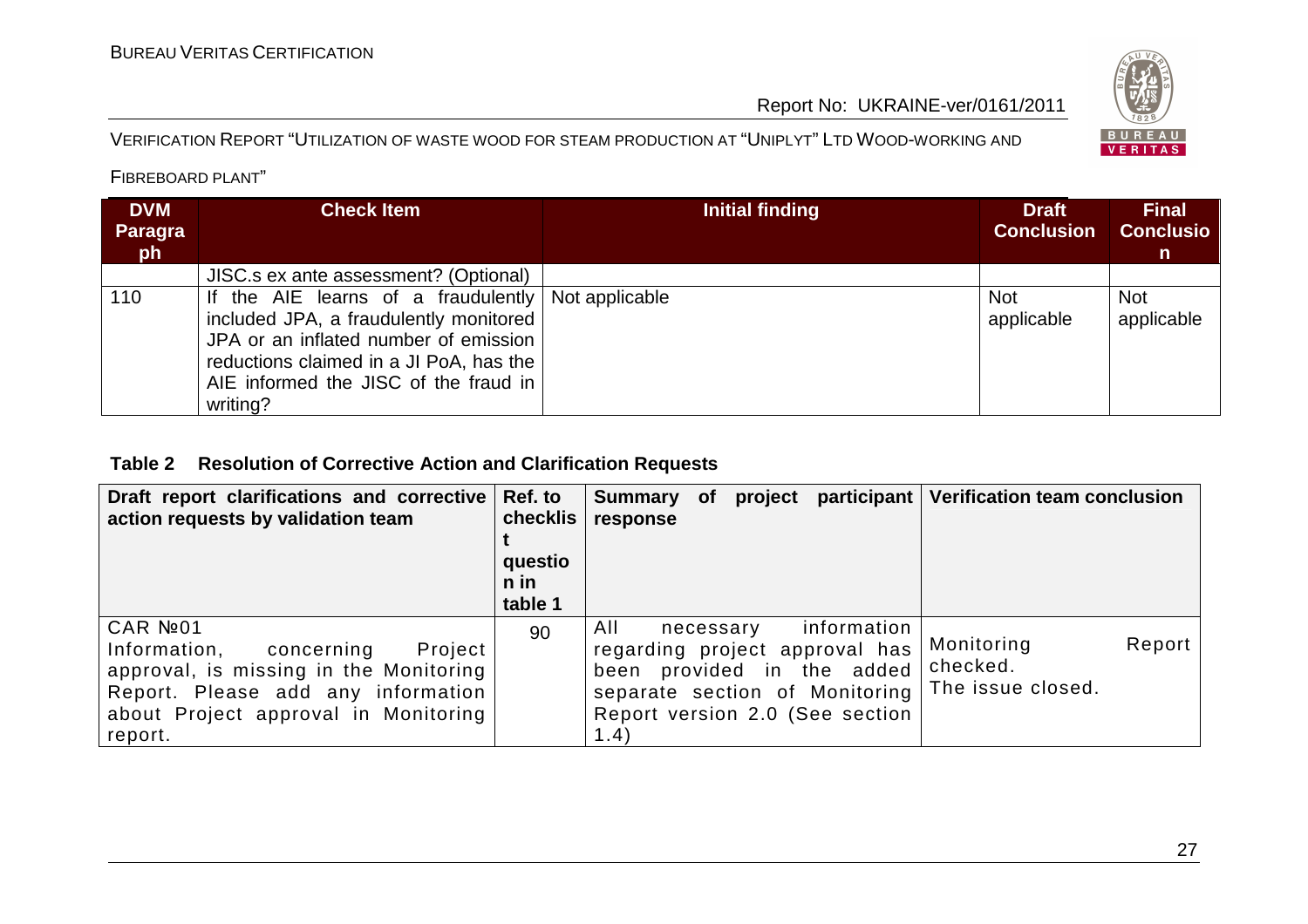# BUREAU<br>VERITAS

#### VERIFICATION REPORT "UTILIZATION OF WASTE WOOD FOR STEAM PRODUCTION AT "UNIPLYT" <sup>L</sup>TD WOOD-WORKING AND

| <b>CAR Nº02.</b><br>Please provide the calculation of ERU,<br>achieved at monitoring period, to<br>periods from 1 January to<br>31<br>December to comparison with values,<br>specified as planned in PDD.    | 92    | The requested values have been<br>provided in the Section 1.2 of<br>Monitoring Report version 2.0.                                                                                                                                                      | Monitoring<br>checked.<br>The issue closed. | Report |
|--------------------------------------------------------------------------------------------------------------------------------------------------------------------------------------------------------------|-------|---------------------------------------------------------------------------------------------------------------------------------------------------------------------------------------------------------------------------------------------------------|---------------------------------------------|--------|
| CAR №03<br>Please provide an explanation,<br>regarding the difference<br>between<br>emission reduction achieved during 1 <sup>st</sup><br>monitoring period, and<br>emission<br>reduction, specified in PDD. | 92    | The justification of emission<br>reduction difference has been<br>provided in Section 1.2 of<br>Monitoring Report version 2.0.                                                                                                                          | Monitoring<br>checked.<br>The issue closed. | Report |
| CAR №04<br>Please clarify in Monitoring Report, if<br>any equipment, related to the project<br>were installed and operated during the<br>monitoring period.                                                  | 93    | No additional equipment has<br>been installed and operated<br>during monitoring period of<br>project activity which is proved<br>by the appropriate reference,<br>which has been requested from<br>the enterprise and provided to<br>verification team. | Monitoring<br>checked.<br>The issue closed. | Report |
| CAR №05<br>Please provide in Monitoring Report<br>information, related to the monitoring<br>natural gas NCV.                                                                                                 | 95(b) | Gas certificates from gas<br>supplier has been provided to<br>verification team.                                                                                                                                                                        | The issue closed.                           |        |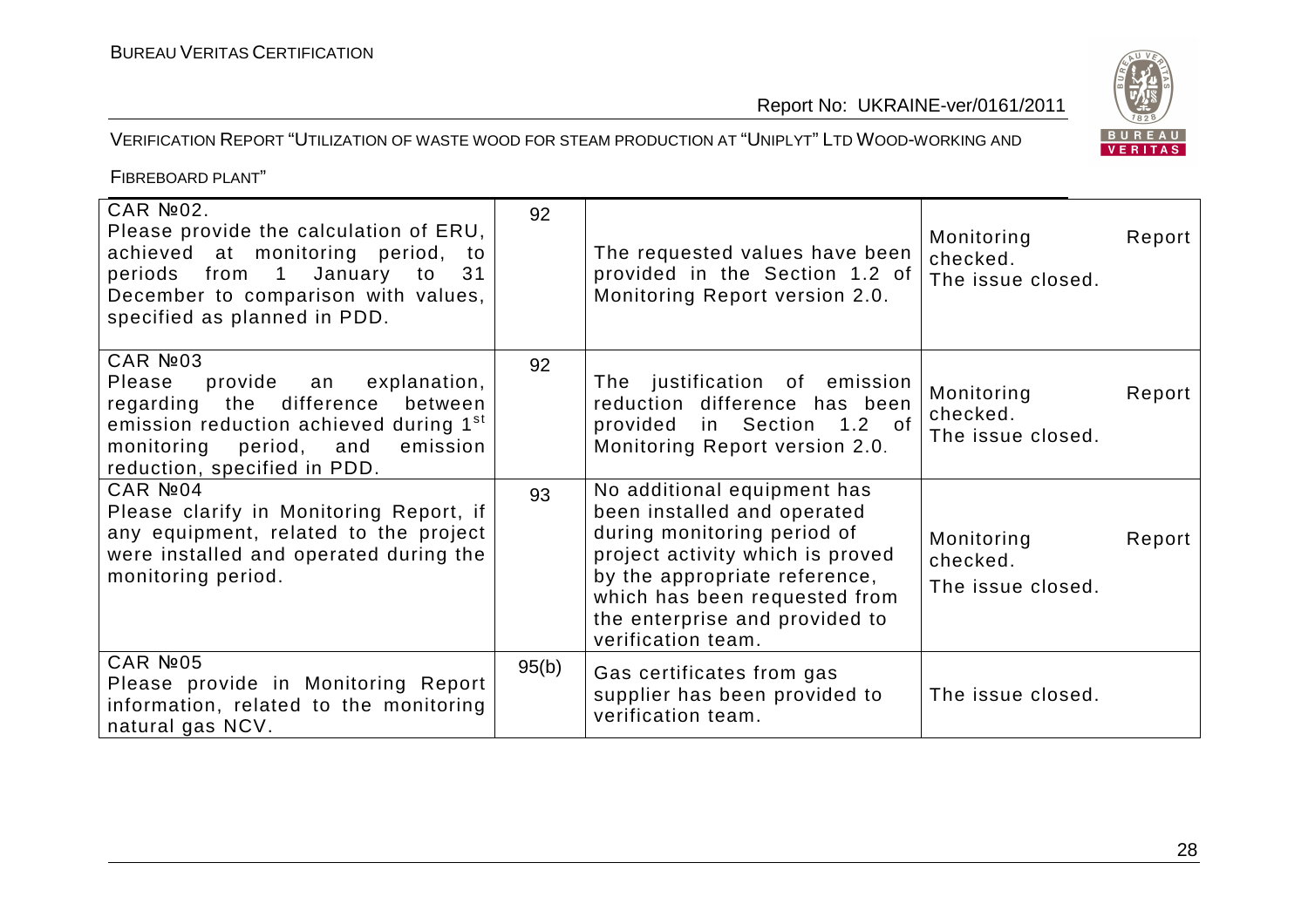

VERIFICATION REPORT "UTILIZATION OF WASTE WOOD FOR STEAM PRODUCTION AT "UNIPLYT" <sup>L</sup>TD WOOD-WORKING AND

| CAR №06<br>During the site-visit on the fibreboard<br>plant, has been detected, that<br>calculation of burning biomass weight<br>make from quantity of produced<br>steam, and measuring fuel mass by<br>capacity and density of waste wood,<br>without traceable and transparent<br>references from weight and quality of<br>fuel.<br>Please, provide in Monitoring Report<br>traceable methodology, describing<br>measuring weight of biomass with<br>corresponding accuracy. | 95(b) | The traceable references on the<br>applied methodology of biomass<br>consumption were provided (see<br>State Standard of Soviet Union<br>"Wood. Technical conditions #<br>3243-88" and State Standard of<br>Soviet Union "Technological<br>Chips # 15815-83". Soviet Union  <br>Standards are valid on the The issue closed.<br>territory of Ukraine.<br>The density of biomass wood<br>waste has been confirmed by<br>the reliable national data (see<br>Thermal Energy Technical |  |
|--------------------------------------------------------------------------------------------------------------------------------------------------------------------------------------------------------------------------------------------------------------------------------------------------------------------------------------------------------------------------------------------------------------------------------------------------------------------------------|-------|------------------------------------------------------------------------------------------------------------------------------------------------------------------------------------------------------------------------------------------------------------------------------------------------------------------------------------------------------------------------------------------------------------------------------------------------------------------------------------|--|
|                                                                                                                                                                                                                                                                                                                                                                                                                                                                                |       | Reference Book, Section 5,<br>Table 5.4).                                                                                                                                                                                                                                                                                                                                                                                                                                          |  |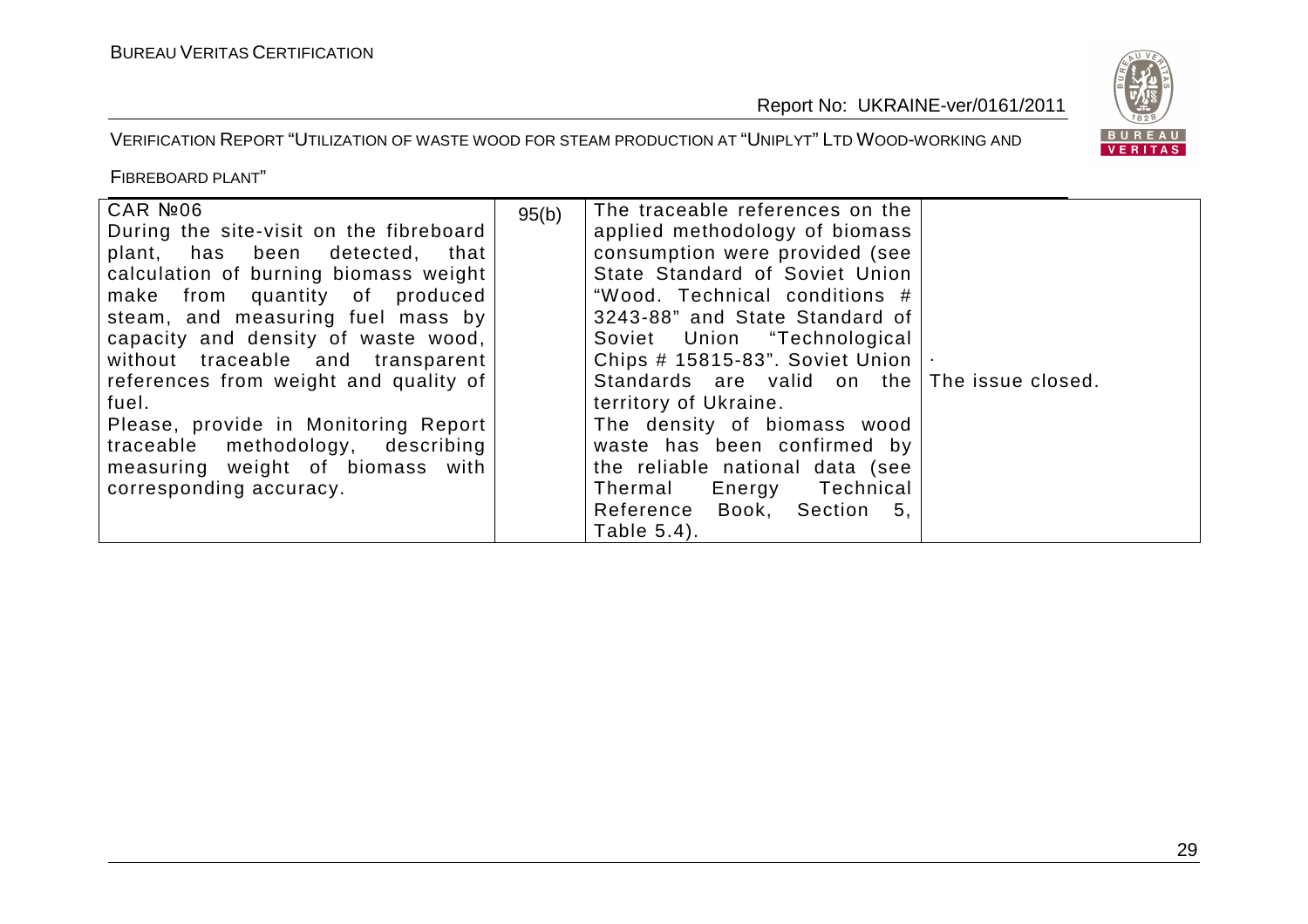

VERIFICATION REPORT "UTILIZATION OF WASTE WOOD FOR STEAM PRODUCTION AT "UNIPLYT" <sup>L</sup>TD WOOD-WORKING AND

| CAR Nº07<br>During the site-visit on the fibreboard<br>plant, has been detected, that about<br>20 types of biomass is used. Types of<br>biomass depend on kind of trees<br>(pine, spruce, larch, etc.) and parts of<br>trees (branches, sawdust, bark, etc.).<br>Please provide in Monitoring Report.<br>Description each type of biomass;<br>Data, display quantity and weight of | 95(b) | The description of biomass<br>types has been provided in<br>separate technical<br>file<br>"Технологічна тріска.doc". The<br>data with volume of each<br>biomass type used per month<br>are provided in technical Excel<br>files "поставка<br>палива<br>2010p.xls", поставка<br>палива<br>2009p.xls",<br>"зведена | The issue closed. |
|------------------------------------------------------------------------------------------------------------------------------------------------------------------------------------------------------------------------------------------------------------------------------------------------------------------------------------------------------------------------------------|-------|------------------------------------------------------------------------------------------------------------------------------------------------------------------------------------------------------------------------------------------------------------------------------------------------------------------|-------------------|
| each type of biomass, used per year.                                                                                                                                                                                                                                                                                                                                               |       | таблиця.xls". The form of<br>documentation is proved<br>according to the<br>adopted                                                                                                                                                                                                                              |                   |
|                                                                                                                                                                                                                                                                                                                                                                                    |       | instruction. All<br>mentioned<br>documentation<br>has<br>been<br>provided to verification team.                                                                                                                                                                                                                  |                   |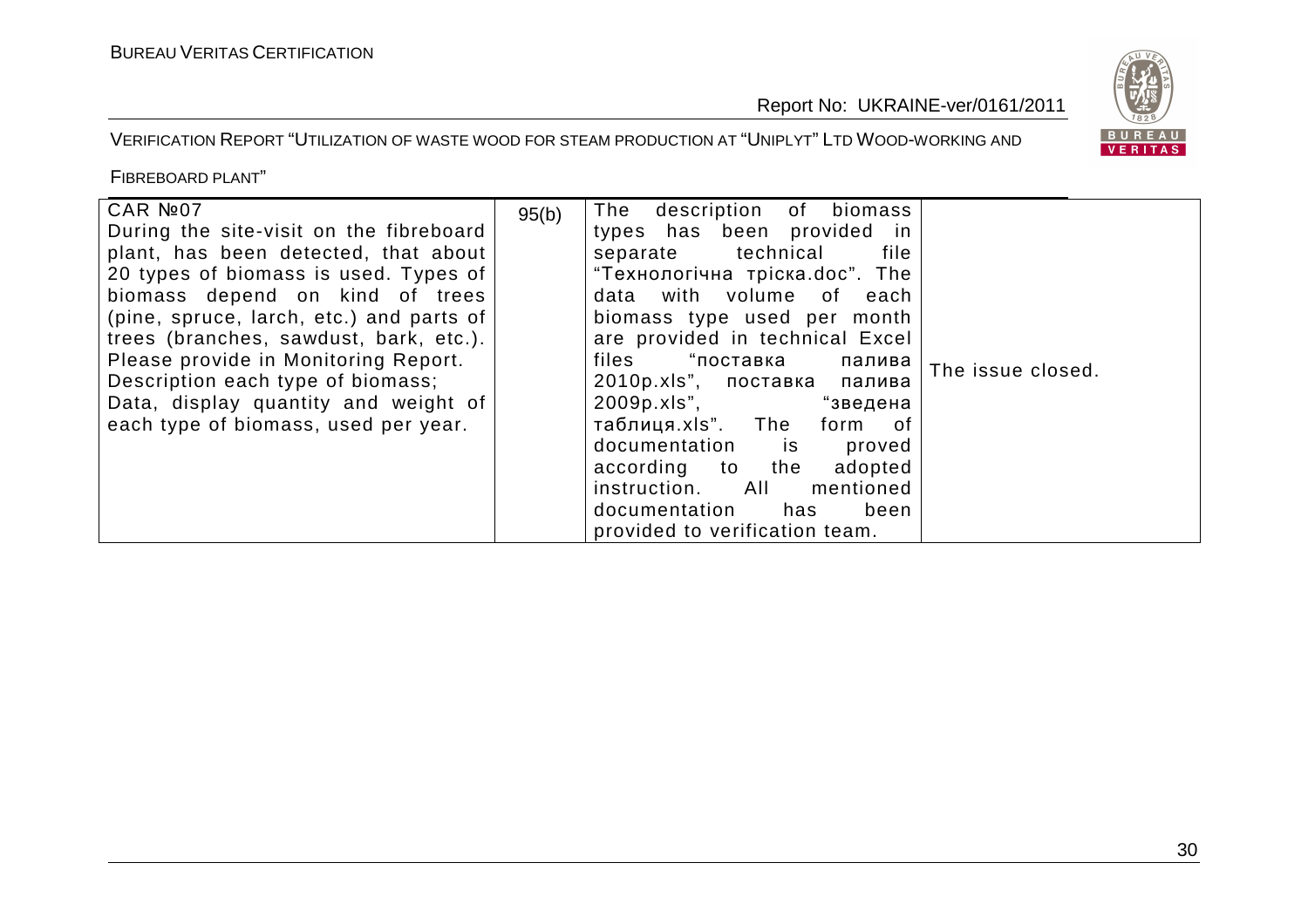

#### VERIFICATION REPORT "UTILIZATION OF WASTE WOOD FOR STEAM PRODUCTION AT "UNIPLYT" <sup>L</sup>TD WOOD-WORKING AND

| CAR №08<br>Please provide in Monitoring Report<br>information, related to the:<br>Length of storage period of biomass,<br>before it's burning and how this factor<br>taken<br>into<br>ERU's<br>account<br>in<br>calculations.<br>Description of calculation biomass<br>NCV, depend on age and type ones | 95(b) | All appropriate documentation,<br>which confirms the terms of<br>biomass residues stockpiling<br>provided<br>has been<br>to<br>verification team<br>(original)<br>references from suppliers with<br>indication of type of biomass,<br>percents of appropriate type in<br>total biomass supplied and<br>name of supplier). The NCV of<br>major types (more than 90 % by<br>volume) of biomass residues<br>has been separately determined<br>in the independent laboratory of<br>Ivano-Frankivsk<br>Cement<br>enterprise. Files "довідка 1.pdf"<br>довідка 2.pdf" confirm the terms<br>of biomass stockpiling<br>and | The issue closed. |
|---------------------------------------------------------------------------------------------------------------------------------------------------------------------------------------------------------------------------------------------------------------------------------------------------------|-------|--------------------------------------------------------------------------------------------------------------------------------------------------------------------------------------------------------------------------------------------------------------------------------------------------------------------------------------------------------------------------------------------------------------------------------------------------------------------------------------------------------------------------------------------------------------------------------------------------------------------|-------------------|
|                                                                                                                                                                                                                                                                                                         |       | Protocol of fuel tests which<br>confirms the net calorific value<br>of 6 biomass types have been<br>provided to verification team.                                                                                                                                                                                                                                                                                                                                                                                                                                                                                 |                   |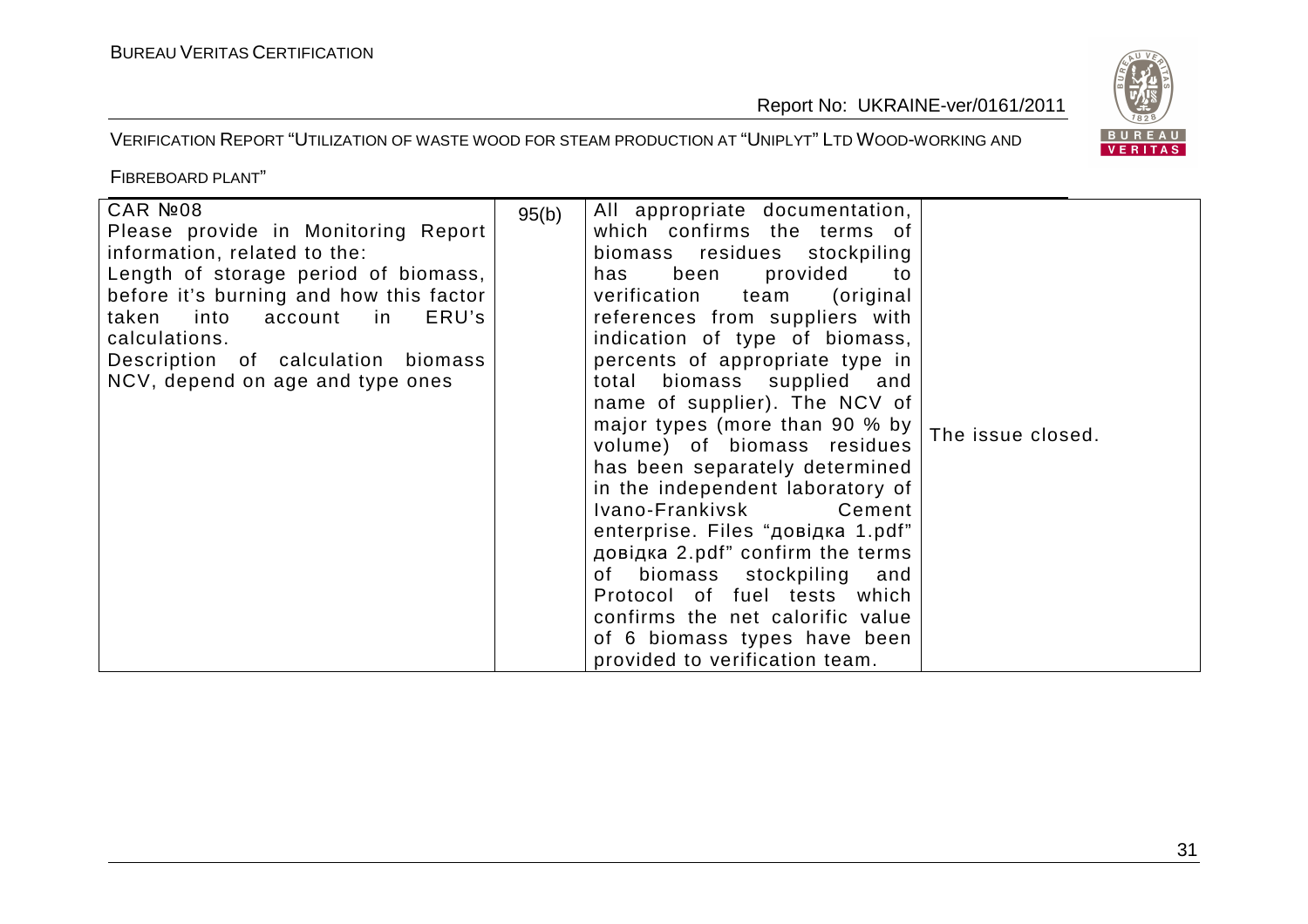

VERIFICATION REPORT "UTILIZATION OF WASTE WOOD FOR STEAM PRODUCTION AT "UNIPLYT" <sup>L</sup>TD WOOD-WORKING AND

| CAR Nº09<br>Please provide correct and traceable<br>references for the emission factors<br>used:<br>Emission factor of fossil fuel type,<br>displaced by biomass $(tCO2/GJ)$ ;<br>Emission factor for trucks (tCO <sub>2</sub> /km);<br>Emission factor of the most carbon<br>intensive fuel used in country. | 95(c)  | The traceable references on the<br>appropriate guidelines<br>and<br>reasonable documents has been<br>provided in<br>the<br>revised<br>monitoring plan (see Annex 2,<br>Section D.1.1.2). The "Emission<br>factor of most carbon intensive<br>fuel" is not used in calculation<br>so it is excluded from monitoring<br>plan and monitoring report as<br>unreasonable according to JI<br>specific approach. | Monitoring<br>Report<br>checked.<br>The issue closed. |
|---------------------------------------------------------------------------------------------------------------------------------------------------------------------------------------------------------------------------------------------------------------------------------------------------------------|--------|-----------------------------------------------------------------------------------------------------------------------------------------------------------------------------------------------------------------------------------------------------------------------------------------------------------------------------------------------------------------------------------------------------------|-------------------------------------------------------|
| $CL$ Nº01<br>Please provide in Monitoring Report<br>description of procedure, measuring<br>generated heat.                                                                                                                                                                                                    | 95(d)  | The procedure has been provided in<br>the revised monitoring plan (See<br>Annex 2 Section D.1.1.4).                                                                                                                                                                                                                                                                                                       | The issue is closed.                                  |
| FAR Nº01<br>Please, submit<br>any<br>documented<br>instruction which indicates that the<br>data monitored and required for ERUs<br>calculation (including historical data<br>for baseline emissions estimation) are<br>to be kept for two years after the<br>crediting period.                                | 101(c) | The appropriate Order has been<br>detected at the enterprise and<br>provided to verification team.                                                                                                                                                                                                                                                                                                        | The issue is closed.                                  |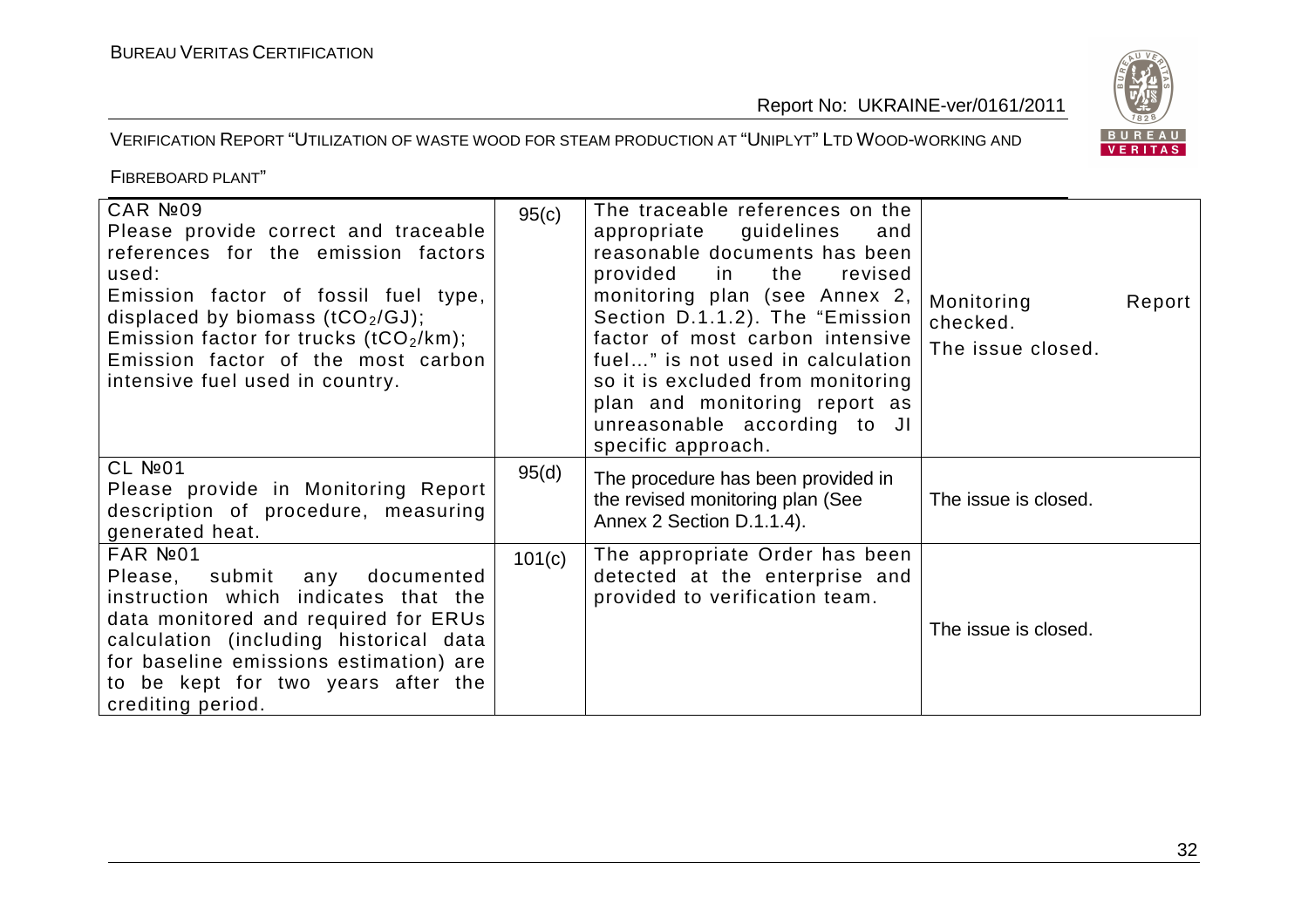VERIFICATION REPORT "UTILIZATION OF WASTE WOOD FOR STEAM

PRODUCTION AT "UNIPLYT" LTD WOOD-WORKING AND FIBREBOARD

PLANT"

#### **APPENDIX B: VERIFIERS CV'S**

#### **Work carried out by:**

#### **Oleg Skoblyk, Specialist (Power Management)**

Climate Change Lead Verifier Bureau Veritas Ukraine HSE Department project manager.

Oleg Skoblyk has graduated from National Technical University of Ukraine 'Kyiv Polytechnic University" with specialty Power Management. He has successfully completed IRCA registered Lead Auditor Training Course for Environment Management Systems and Quality Management Systems. Oleg Skoblyk has undergone intensive training on Clean Development Mechanism /Joint Implementation and he is involved in the determination/verification of 52 JI projects.

#### **Vyacheslav Yeriomin, Specialist (Electromechanic)**

Climate Change Verifier Bureau Veritas Ukraine HSE Department project manager

Vyacheslav Yeriomin has graduated from National Technical University of Ukraine 'Kyiv Polytechnic University" with specialty Electromechanic. He has experience related to working in a professional position (engineering) involved with the exercises in heavy machinery, electric drive, metallurgy at JSC "Inzhenernyi Dom". Vyacheslav Yeriomin has successfully completed IRCA registered Internal Auditor Training Course for Environment Management Systems and Quality Management Systems as well as IRCA registered Lead Auditor Training Course for Quality Management Systems.

Vyacheslav Yeriomin is involved in the determination/verification of 6 JI projects.

#### **The verification report was reviewed by:**

#### **Ivan G. Sokolov, Dr. Sci. (biology, microbiology)**

Internal Technical Reviewer, Climate Change Lead Verifier, Bureau Veritas Certification Holding SAS Local Climate Change Product Manager for Ukraine

#### Acting CEO Bureau Veritas Ukraine

He has over 25 years of experience in Research Institute in the field of biochemistry, biotechnology, and microbiology. He is a